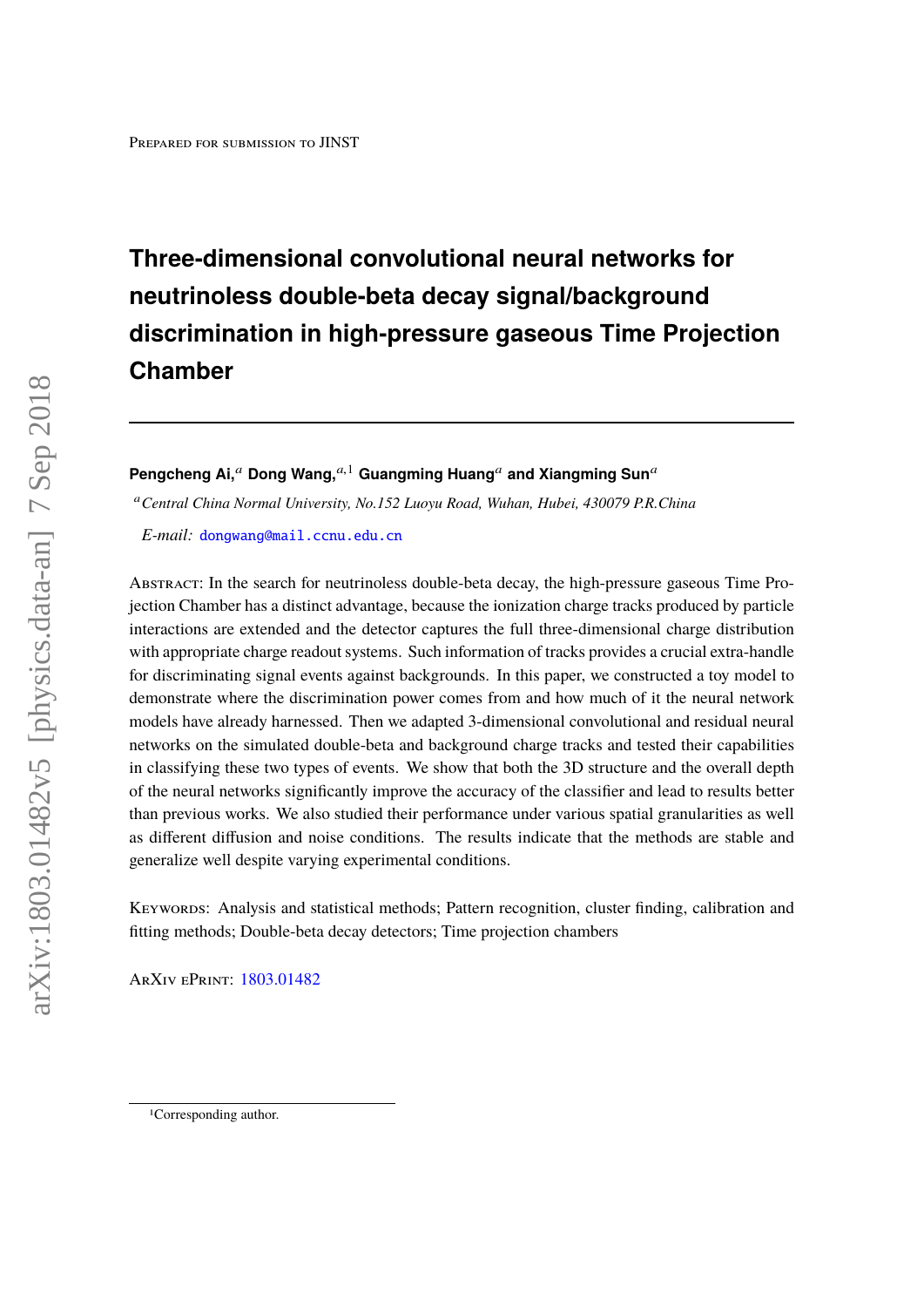## **Contents**

| 1              | <b>Introduction</b>                                   | $\mathbf{1}$            |
|----------------|-------------------------------------------------------|-------------------------|
| $\overline{2}$ | <b>Instrument conditions</b>                          | $\overline{\mathbf{3}}$ |
| 3              | Deep learning method                                  | $\boldsymbol{4}$        |
|                | Deep learning and CNN<br>3.1                          | $\overline{4}$          |
|                | 3D CNN<br>3.2                                         | 5                       |
|                | 3D ResNet<br>3.3                                      | $\overline{7}$          |
| 4              | <b>Network architectures</b>                          | $\overline{7}$          |
| 5              | A toy model demonstration                             | 9                       |
| 6              | Data simulation and preprocessing                     | 11                      |
|                | 6.1<br>Data simulation                                | 11                      |
|                | 6.2<br>Data preprocessing                             | 11                      |
| 7              | <b>Simulation studies</b>                             | 13                      |
|                | Granularity simulation<br>7.1                         | 13                      |
|                | 3D network simulation<br>7.2                          | 14                      |
|                | 7.3<br>Diffusion and noise simulation                 | 16                      |
| 8              | <b>Discussion and conclusion</b>                      | 18                      |
| A              | Details of the toy model                              | 18                      |
|                | The probabilistic model<br>A.1                        | 18                      |
|                | Data generation for the CNN<br>A.2                    | 20                      |
| B              | <b>Configuration and implementation</b>               | 21                      |
|                | C Supplements to the simulation studies               | 21                      |
|                | Supplements to the granularity simulation<br>C.1      | 21                      |
|                | C.2 Supplements to the diffusion and noise simulation | 23                      |
|                |                                                       |                         |

# <span id="page-1-0"></span>**1 Introduction**

In particle physics, the Standard Model deals with the basic elements of matter, fundamental interactions and the mechanism responsible for the origin of mass. The Standard Model is so successful that the recent confirmation of the Higgs boson at the Large Hadron Collider gave credit to the theoretical prediction which had been proposed over fifty years ago. However, some basic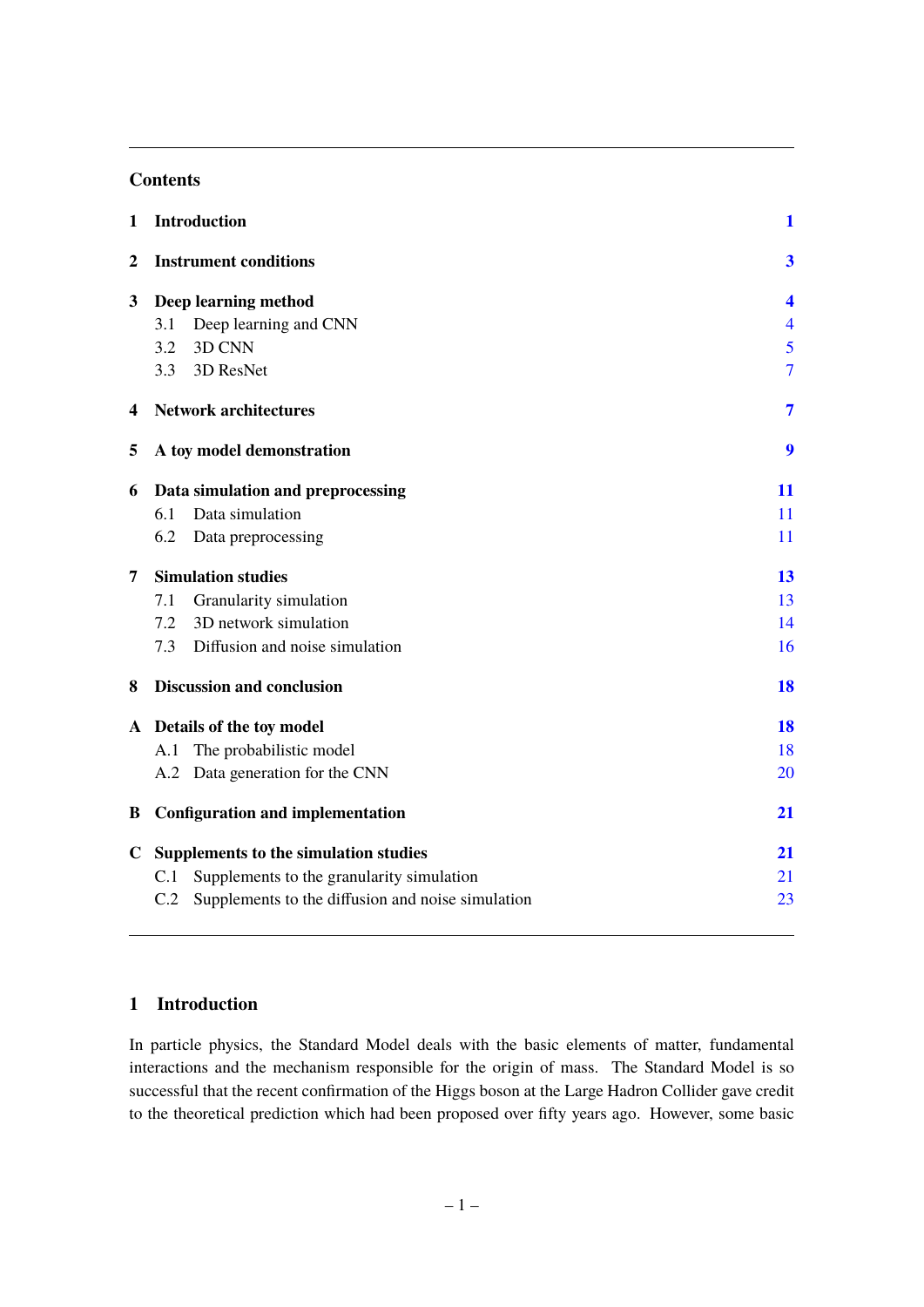problems are left unsolved, especially regarding the asymmetry of matter and antimatter in the universe. Beyond the Standard Model, A new kind of mass mechanism, called the Majorana mass mechanism, provides a latent solution for the matter-antimatter asymmetry in the early universe by introducing the leptogenesis process. A feasible method to testify the mechanism relies on the experiment of neutrinoless double-beta decay  $(0\nu\beta\beta)$ , which demonstrates that the neutrino is its own antiparticle [\[1\]](#page-23-1), the core inference of Majorana's theory.

Although the theory itself is self-consistent, the former experiments  $[2-7]$  $[2-7]$  in the last century and the beginning of this century did not give a statistically significant result, which is generally attributed to the rarity of such events (or equivalently, the long lifetime). Among the experiments currently done and planned in the future, the high-pressure gaseous Time Projection Chamber (TPC) experiments [\[8,](#page-24-1) [9\]](#page-24-2) which feature mass scale-up and high energy resolution have the best potential to fulfill all the requirements with positive discovery. Besides, the  $136Xe$  isotope in its gaseous form is a good candidate to act as the working gas for such experiments. Since the square of sensitivity is inversely proportional to the background rate in the presence of non-zero backgrounds  $[10]$ , the background rejection in the TPC experiments becomes a central problem when the experimental settings are given.

A "signal event" in the high-pressure xenon gas is the double-beta decay event. Electrons moving through the xenon lose energy moderately and leave a track of ionization at an approximately fixed rate until they reach the end of the track. As they approach the end, a significant amount of energy is deposited and the ionization density rises sharply before they become completely non-relativistic. This phenomenon, nominally called the Bragg peak, is an effective method to determine the presence of an electron emitted by the double-beta decay of the  $136Xe$  isotope. In contrast to the signal event, which leaves two "blobs" due to high ionization density at the ends of the tracks of two electrons, a "background event" is usually an event with similar total energy but one "blob", for only one electron is involved in the physical process. The background events are mainly generated from the radioactive impurities in the detector materials and radiation originating from outside the instrument. The dominant background comes from the photoelectric interaction or the Compton effect of high energy gammas emitted by  $^{214}$ Bi or  $^{208}$ Tl isotopes. Due to multiple Coulomb scattering, the tracks of these signal and background events are not straight in the dense gas; however, the patterns of events are distinguishable from a topological view.

The utilization of these peculiar signatures to improve the background rejection performance was discussed and studied in previous TPC experiments  $[11-13]$  $[11-13]$ . Besides, some recent studies demonstrate that convolutional neural networks have been applied successfully to real events in TPCs [\[14\]](#page-24-6). However, to the best of our knowledge, no theoretical analysis of the discrimination power of the neural network model is discussed in previous studies. In this paper, we want to address both the theoretical question and the practical issues about applying the neural network model to TPC experiments. Section [2](#page-3-0) briefly introduces the conceived instrument used for this experiment. Section [3](#page-4-0) explains the deep learning method we use in detail. Section [4](#page-7-1) lists all the network architectures used in the paper. Section [5](#page-9-0) discusses how to use an abstract toy model to analyze the theoretical limit of the probabilistic model and the capability of the neural network to utilize the presented information. Section [6](#page-11-0) gives the details of generating and preprocessing the data. Section [7](#page-13-0) discusses the simulations we conduct in different settings based on the previous data and method. Finally, a conclusion is drawn in Section [8.](#page-18-0)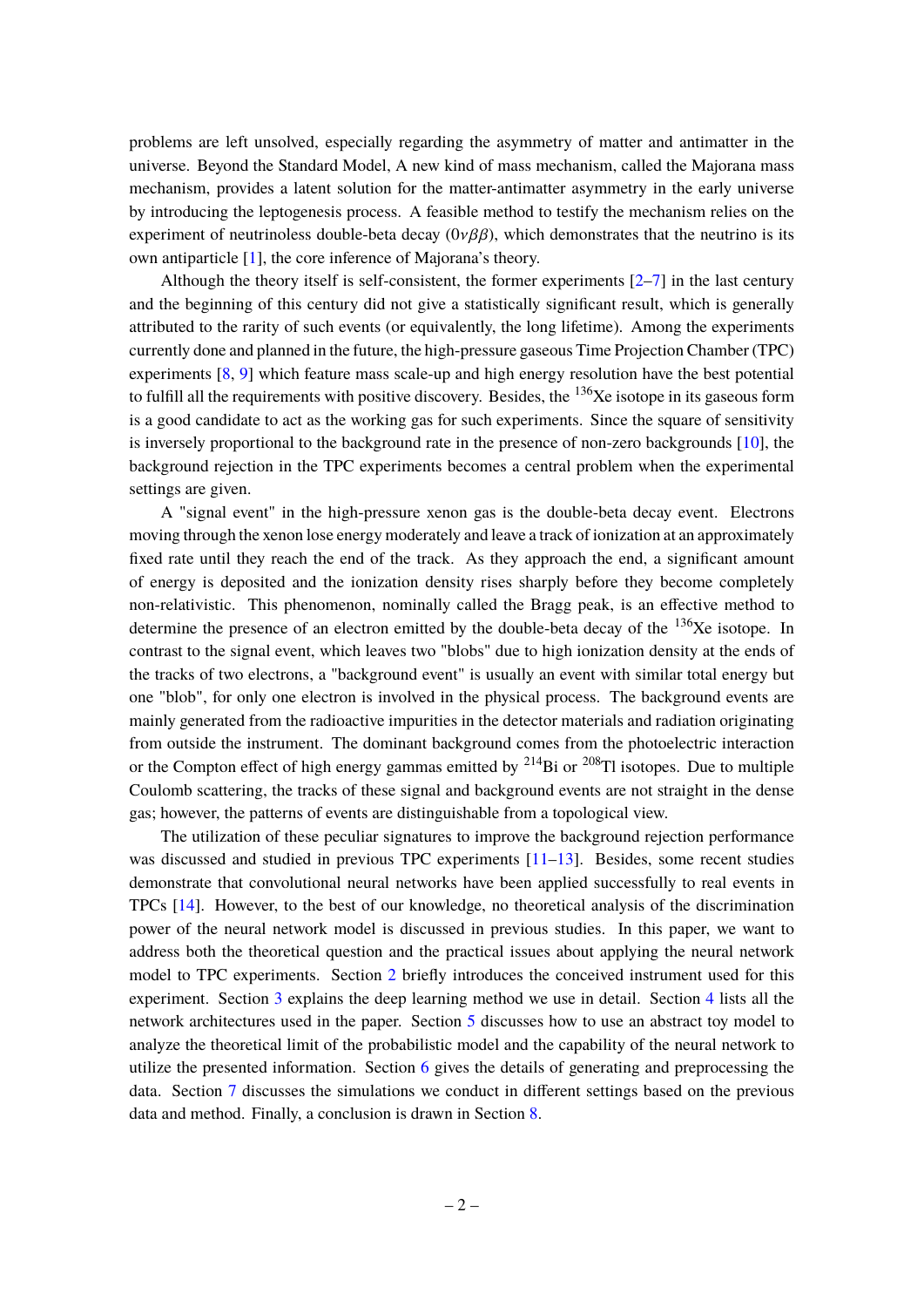## <span id="page-3-0"></span>**2 Instrument conditions**



<span id="page-3-1"></span>**Figure 1**. The conceptual design of a TPC with the *Topmetal* charge readout plane.

The Time Projection Chamber (TPC) is an instrument which uses a sensitive volume of medium (gas, liquid) to perform 3D reconstruction of particle tracks or interactions, in addition to some kinetic observables, if electric fields and/or magnetic fields apply. When passing through the medium, a particle will produce the primary ionization along its track. Under the electric field (∼ 500*V*/*cm*) in the active region, charges will drift to two side planes of the chamber. The z coordinate (longitudinal) is measured by the drifting time, calculated as the difference between the arrival time and  $t_0$  from an independent detector. The information of  $t_0$  can also come from kinetic constraints (for example, the time it takes for charges to reach the anode side plane and the cathode side plane should satisfy a certain relationship). The  $(x, y)$  coordinates (transverse) are directly measured by the readout plane. The shape of the chamber could be cylindrical, which is most commonly used and able to maximize the untouched events (tracks unfettered by the edges of the chamber) with a limited volume of medium. In the case of  $0\nu\beta\beta$ , the medium <sup>136</sup>Xe serves as both the producer of the energetic charged particle and the provider of the ionization charges.

A conceptual model of a TPC for  $0\nu\beta\beta$  experiments is shown in Fig. [1.](#page-3-1) In this model, we use an advanced technology called *Topmetal* [\[15,](#page-24-7) [16\]](#page-24-8) to build charge readout planes arranged in the hexagonal pattern. The *Topmetal* chip can collect charges directly without avalanche multiplication, which provides an excellent Equivalent Noise Charge performance (less than 15*e*<sup>-</sup>). Besides, the pixelated charge readout plane makes it possible to simultaneously achieve sufficient energy resolution and spatial resolution for tracking.

To implement such an instrument, several aspects should be taken into consideration:

- *Isotope medium*. For <sup>136</sup>Xe at 10 bar, both transverse diffusion and longitudinal diffusion (see Section [7.3\)](#page-16-0) can be significant. This will blur the actual track of electrons emitted by the signal event.
- *Charge Sensitive pre-Amplifier (CSA) of the Topmetal chip*. It is possible to design a CSA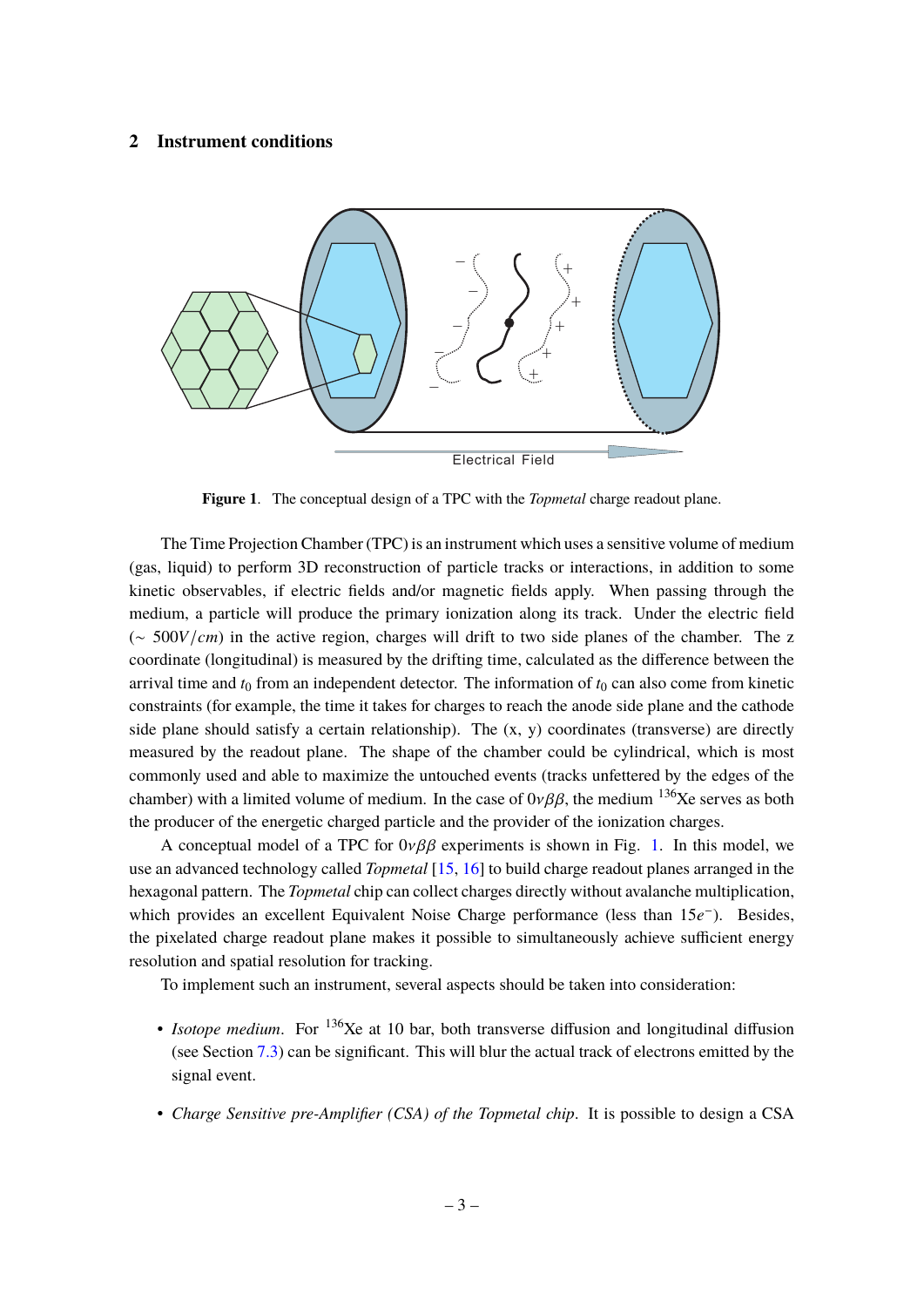with noise of tens of electrons using the *Topmetal* technology. However, in the detailed analysis, its impact is quantifiable and should not be neglected (see Section [7.3\)](#page-16-0).

• *Pixel pitch*. The pixel pitch is relevant to the background discrimination efficiency (see Section [7.1\)](#page-13-1) we can achieve. Generally speaking, using a smaller pixel pitch is beneficial to background rejection by the neural network model. However, it will suffer from the effect of diffusion and noise more seriously. The optimal value is a result of the trade-off among the former two aspects and the effect of background rejection.

Physical characteristics of the  $0\nu\beta\beta$  events set the basic specifications of the instrument. For example, the intrinsic energy resolution for 10 bar <sup>136</sup>Xe at the  $Q_{\beta\beta}$  is 0.3% Full Width at Half Maximum (FWHM) [\[17\]](#page-24-9), which corresponds to a total fluctuation of about 130 *e*<sup>−</sup>. In order to achieve 1% FWHM resolution, the noise allowed for all the pixels in the readout plane is about 400 *e*<sup>-</sup>. If 150 pixels are active in a  $0\nu\beta\beta$  event, the maximum allowed per pixel noise (along the z<br>exis of the TPC) is shout 20.5<sup>-</sup>. This matiustes us to shoose 20.5<sup>-</sup> so the worst poise layel in the axis of the TPC) is about 30  $e^-$ . This motivates us to choose 30  $e^-$  as the worst noise level in the simulation study. In contrast to noise, diffusion is harder to quantify because of its close relationship to the implementation of the instrument. For 1m drift in pure xenon, the transverse diffusion in a 500 V/cm drift field is  $\sigma_{xy} \approx 9$ *mm* [\[18\]](#page-24-10). We use 1.0 mm, 9.0 mm standard deviation for transverse diffusion and 1.0 mm, 2.0 mm, 5.0 mm, 9.0 mm standard deviation for longitudinal diffusion as sampling points to analyze the effect of diffusion on the proposed model.

## <span id="page-4-0"></span>**3 Deep learning method**

Artificial neural networks have been introduced into the field of experimental physics (especially high-energy physics) since 1988 [\[19,](#page-24-11) [20\]](#page-24-12), for both online triggering and offline data analysis. However, a recent development called "deep learning" has just been acknowledged by the community of physics, and its application is restricted to a few specific domains  $[21-23]$  $[21-23]$ . In the experiment of searching for neutrinoless double-beta decay, we can collect data in the detector and reconstruct the 3-dimensional topological signature of candidate events. An important issue is how to select signal events from these candidates while significantly rejecting background events. In [\[24\]](#page-25-1), a 2D convolutional neural network was used for background rejection in the NEXT experiment. The input of the network accepted three coordinate plane projections of the 3D signature, which acted in the same way as the three color channels in an RGB image. This work achieved the competitive result in this field; nevertheless, some issues are still left open: how to customize the Convolutional Neural Network (CNN) to fit into the setting of the experiment, and how to make use of the 3D signature more thoroughly. Here, some basic theories of our approach are explained in Section [3.1,](#page-4-1) and more advanced structures are analyzed in detail in Section [3.2](#page-5-0) and Section [3.3.](#page-7-0)

## <span id="page-4-1"></span>**3.1 Deep learning and CNN**

Early neural networks contained only one hidden layer, and their practicality was supported by the universal approximation theorem [\[25,](#page-25-2) [26\]](#page-25-3). In recent years, with the advancement in hardware and software, deep neural networks have gained extended popularity in image classification [\[27\]](#page-25-4), speech recognition [\[28\]](#page-25-5), natural language processing [\[29\]](#page-25-6) and many other scientific fields [\[30,](#page-25-7) [31\]](#page-25-8).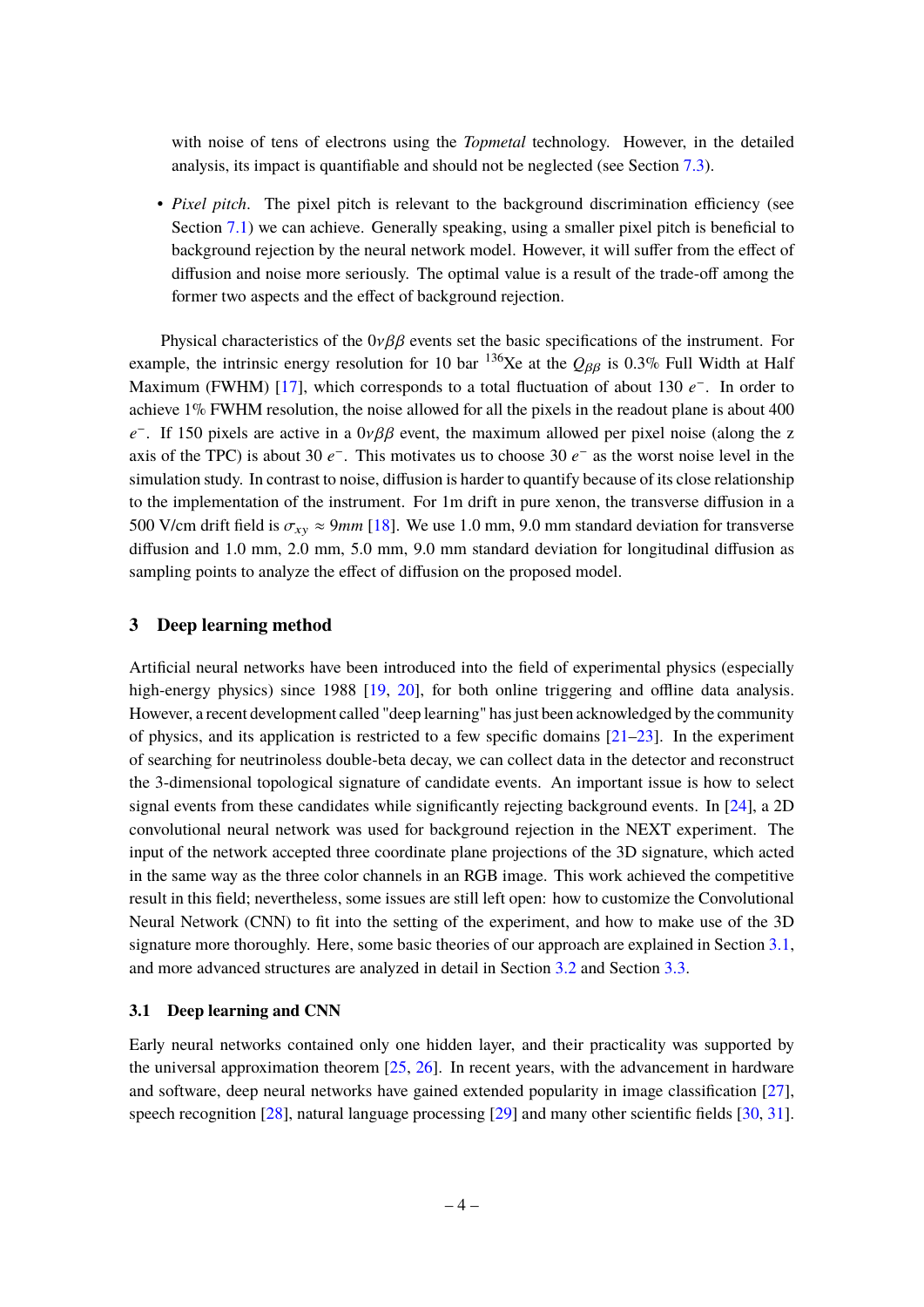Meanwhile, mathematical inferences demonstrated that increasing depth could not only gain power in feature extraction, but also reduce the number of parameters needed to approximate some specific functions [\[32,](#page-25-9) [33\]](#page-25-10).

Two supporting theories behind this trend are deep feedforward networks (also called multilayer perceptrons) and the back propagation algorithm. The simplest unit of a neural network is called a *neuron*. It computes the dot product between an input vector and a trainable weight vector, adds a trainable bias, and achieves nonlinearity through an activation function. Many similar neurons act on the same input vector and use different weights and biases to construct a "layer". Furthermore, if we take the outputs of the previous layer as inputs and add a new layer of neurons, we can get one more layer, and so on. Finally, the essential part of a deep feedforward network is built in this way. The intermediate layers in such a network are called hidden layers. Usually we need several hidden layers to form a deep model, but sometimes we need even more [\[34,](#page-25-11) [35\]](#page-25-12).

To train such a feedforward network, the standard method is the back propagation algorithm. It uses the loss function which indicates the discrepancy between the network output and the expected output (usually from human labeling or simulation) to update parameters in each of the hidden layers in a reverse manner. The loss function can take various forms; however, the most commonly used forms are already conventions. For a classification task, usually we use the cross entropy along with the softmax function [\[27\]](#page-25-4); for a regression task, we use the mean square error and its derivatives [\[36\]](#page-25-13).

In the past few years, Convolutional Neural Networks (CNN) have been designed to solve image recognition problems and achieved significantly better results [\[27,](#page-25-4) [34,](#page-25-11) [35\]](#page-25-12) than traditional methods. The *convolution* in machine learning libraries is an operation which calculates the discrete cross-correlation between two n-dimensional arrays in an element-wise manner. Based on the translation-invariance of the image, parameters in hidden layers can be greatly reduced by sharing parameters between different locations in the image. In practice, we use a set of  $m \times n$ weights and a bias to form a *filter* or *kernel*. Typically the image has more than one channel, so we need  $m \times n$  weights for each channel. By applying these weights to the input and adding the bias, we can get one output per location per filter. Moving the filter in horizontal and vertical directions in a minimum unit called stride, we can get a new 2D plane. Often we need a plenty of filters, each of which performs independently. So the final output (i.e., a feature map) is quite the same as the input: 2D planes with many channels, each of which corresponds to one filter. This operation can be executed iteratively until we get enough hidden layers for our model. To reduce the size of the feature map, we can use pooling layers. The most commonly used pooling method is the max pooling: computing the max value in an  $m \times n$  region of the feature map, moving the region by a stride and across all channels, and finally getting a reduced feature map with the compressed height and width but the same channels.

#### <span id="page-5-0"></span>**3.2 3D CNN**

In the setting of our experiment, original reconstructed events are 3D spatial distributions of charge density. While using coordinate plane projections is a good compromise between the data format and deep learning conventions, we still want to fully exploit the underlying information carried by the voxels ("voxel" is a terminology for the element in a 3D array). There are several advantages in this method. First, 3D relative positions can be preserved and utilized by our deep learning model.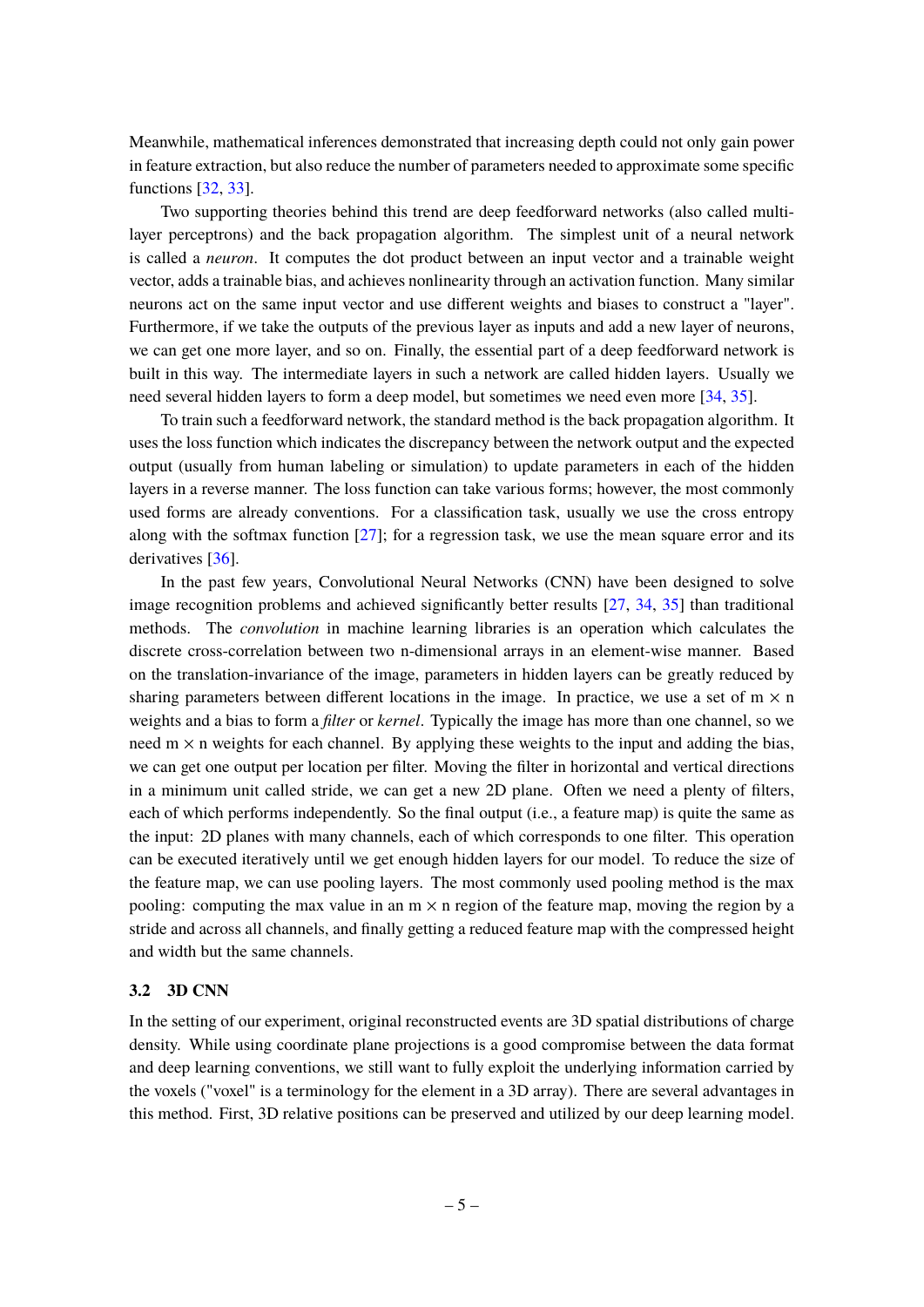

<span id="page-6-0"></span>**Figure 2**. A schematic diagram of two common layers in a 3D convolutional neural network.

Second, 3D analysis makes it possible to use more effective data preprocessing methods to facilitate feature extraction, which will be discussed in Section [6.2.](#page-11-2) Last, 3D voxels have specific physical implications, such as total energy, which could be spoiled by the projection operation.

Prior to our work, 3D Convolutional Neural Networks (3D CNN) have been designed for object classification [\[37\]](#page-25-14), upright orientation regression [\[38\]](#page-25-15), medical image analysis [\[39\]](#page-26-0), etc. Analogous to the 2D CNN, the basic theory for the 3D CNN is direct and intuitive. However, because datasets to which 3D CNNs could be applied are limited in general, 3D CNNs are not widely used and their application scenarios are still under exploration. In our  $0\nu\beta\beta$  experiment, a considerable amount of 3D pictures will be produced by the triggering and reconstruction process. With the data available for machine learning, how to build an effective discriminative model selecting signal events in a background dominated circumstance becomes a pressing demand. This motivates us to put forward new CNN structures.

The major difference between 2D and 3D CNNs lies in the definition of the convolution operation. A schematic diagram is shown in Fig. [2.](#page-6-0) Typically, the input layer (which may be a feature map) is a 4-dimensional tensor (depth, height, width, channel), and depth is an added dimension. Hence the size of weights for each channel in each filter should be  $m \times n \times k$ . When we move the filter across the input layer, we can move in three directions, along three axes. A filter also contains a set of weights and a bias, and applying them to the input layer will result in a new 3D cuboid. A plenty of filters will finally produce a new 4D tensor, which is ready for the next 3D convolution. For 3D pooling, the principle is the same as in the 2D case. We reduce the size in the first three dimensions and leave the channel unchanged.

Adding a new dimension can be implemented systematically, but it has brought about some questions. Because the depth is a new multiplier, the actual size of each dimension can not be too big (∼65). Meanwhile, a new dimension also means a new degree of freedom, which needs more convolution operations. So a practical model has limits on the input 3D picture and total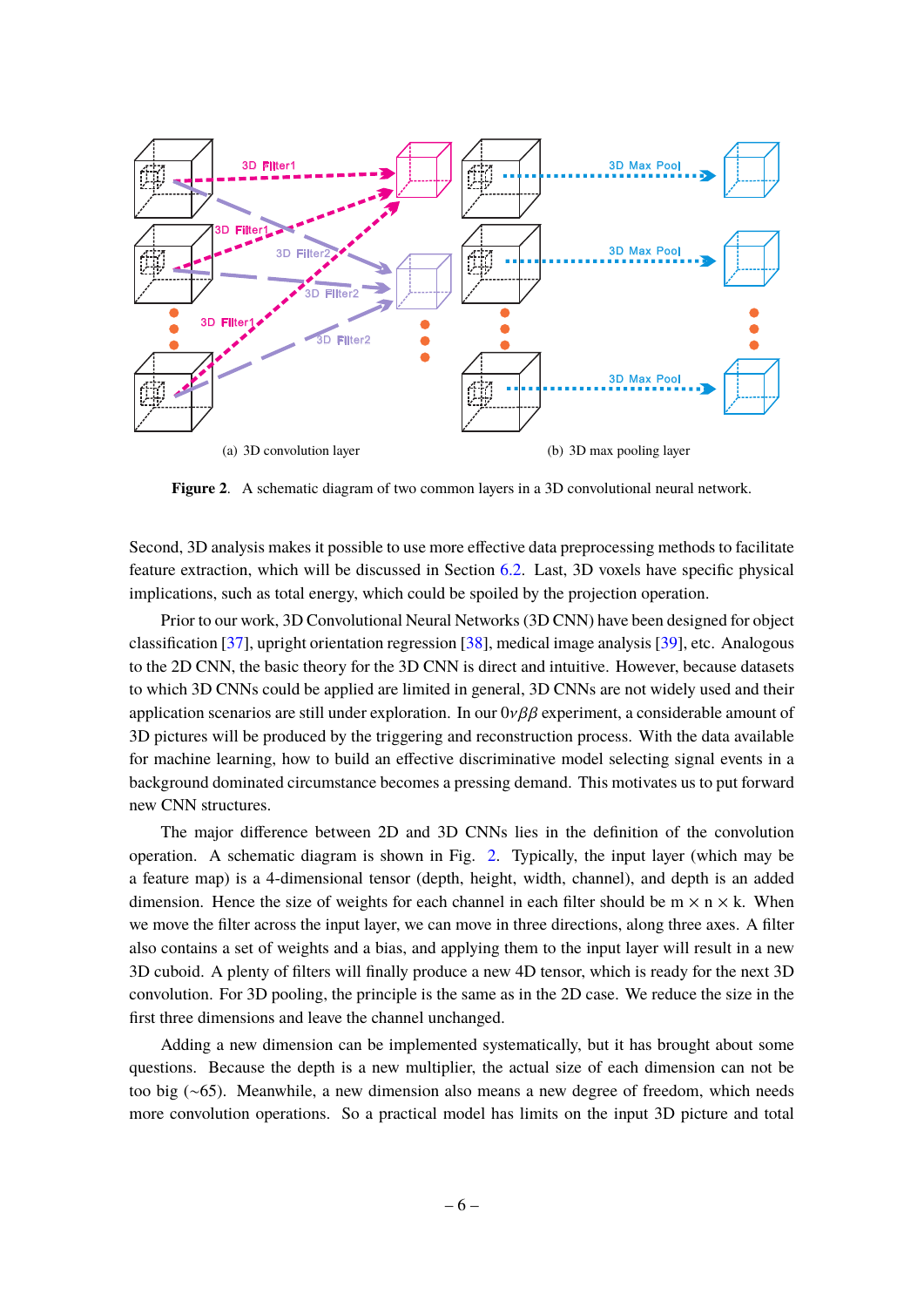parameterized layers.

#### <span id="page-7-0"></span>**3.3 3D ResNet**

When exploring network structures to get better classification results, the advantage of the depth of the whole network is shown. In order to train a deeper neural network, some normalization techniques [\[27,](#page-25-4) [40\]](#page-26-1) are necessary to avoid the problem of vanishing/exploding gradients. However, even though deep neural networks can converge by using normalization, a degrading problem can still prevent the network from achieving better results, whether in the training process or in the evaluation.

In [\[35\]](#page-25-12), a simple and effective improvement to the network structure has been proposed, which can support much deeper networks without causing degradation. The delicate building block is implemented by a main path consisting of several parameterized layers, and a shortcut connection directly linking the input and the output of the main path. In principle, the shortcut connection only performs the identity mapping, i.e. passing the input to the output without changing anything. As a result, the main path only needs to learn the incremental value on the basis of the identity mapping, and this can greatly alleviate the burden of stacked layers. This method has been proven to be very effective in building very deep neural networks. The neural network using this structure is called ResNet.

As ResNet was so successful in 2D CNNs for image classification and detection tasks, it may be very natural to generalize it to the 3D CNN case. We call it "3D ResNet"; the convolution operates on 3D voxels and we use ResNet building blocks to replace some of the 3D convolution layers. The ResNet blocks can fit into the original model smoothly, and we can use the same optimizing algorithm to train the network.

We have made two alterations to the original ResNet block: for one thing, all 2D convolution layers in the main path are replaced by 3D convolution layers, which is internally supported by our software framework; for another, we expand the 2D batch normalization to the 3D case, where depth, height and width along with minibatch are involved in a Gaussian normalization. We use an architecture similar to the "bottleneck" architecture [\[35\]](#page-25-12), with some modifications in order to compare to other 3D CNNs. In this architecture, there are three parameterized layers in the main path, which has an advantage over two parameterized layers.

## <span id="page-7-1"></span>**4 Network architectures**

Table [1](#page-8-0) is an overview of our network architectures. Generally, we use 5 different models: 2D\_toy, 2D\_base, 3D\_layer5, 3D\_layer7 and 3D\_Res. The 2D\_toy is used to work on the synthetic data of the toy model in Section [5.](#page-9-0) The 2D\_base is mainly used for the granularity simulation (Section [7.1\)](#page-13-1) and in comparison with 3D CNNs for the 3D network simulation (Section [7.2\)](#page-14-0). All 3D CNNs are involved in the 3D network simulation, and 3D\_Res is chosen to work on the diffusion and noise simulation (Section [7.3\)](#page-16-0) in more realistic conditions.

We denote layers in a concise manner, and the interpretation of our symbolic language can be seen in the footnotes of Table [1.](#page-8-0) For simplicity, Rectified Linear Units (ReLU) [\[41\]](#page-26-2) after each parameterized layer are omitted, but they are essential parts of the networks for proper operation. Because the inputs to the networks are square or cubic in shape, we choose the same size for depth,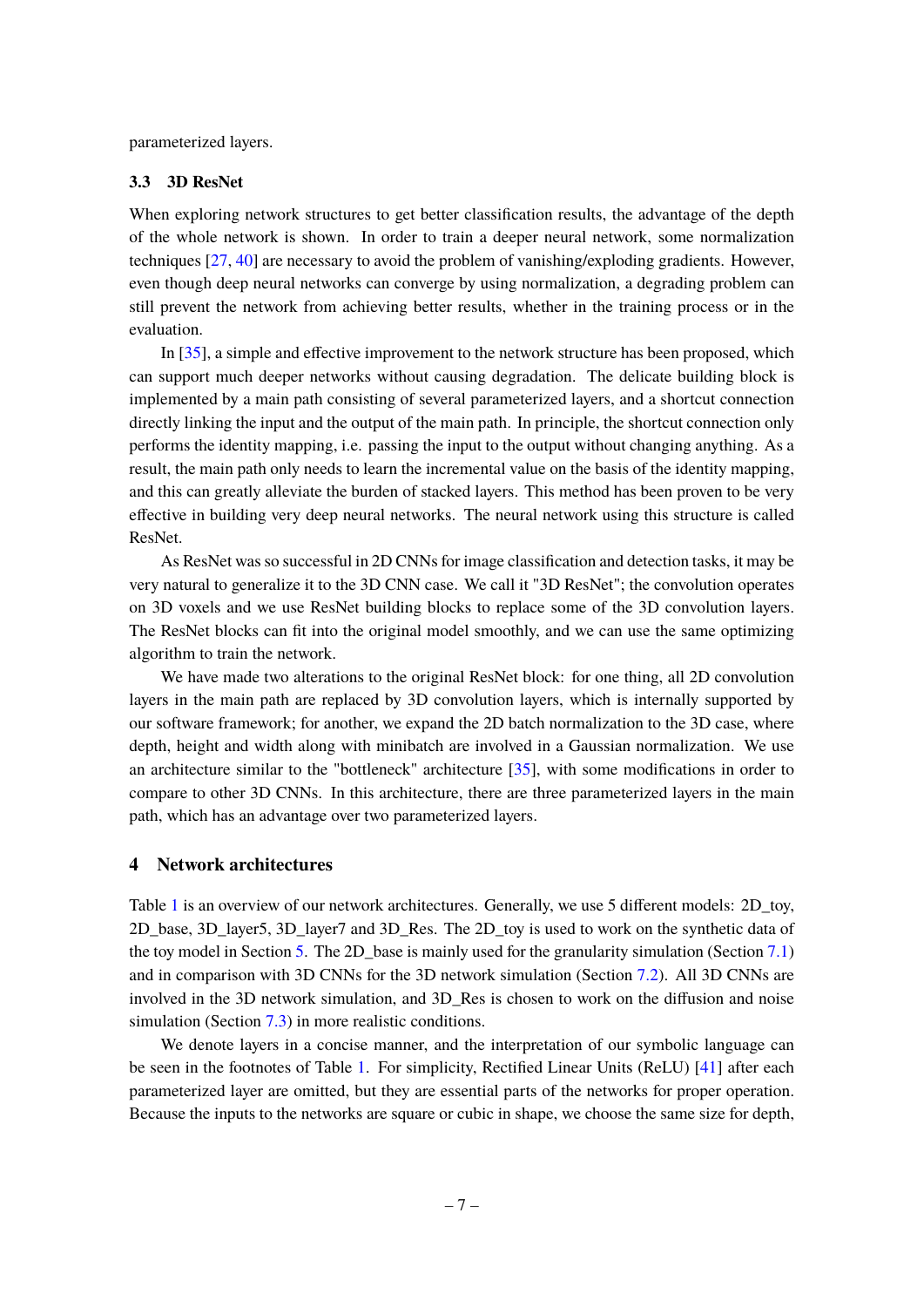<span id="page-8-0"></span>

| Tabit 1. Twww.kalentectures. |                   |                 |                      |                      |                      |  |  |
|------------------------------|-------------------|-----------------|----------------------|----------------------|----------------------|--|--|
|                              | $2D_{toy}$        | 2D_base         | 3D_layer5            | 3D_layer7            | 3D_Res               |  |  |
| (input)                      | $80\times80$      | 299×299×3       | $20\times20\times20$ | $20\times20\times20$ | $20\times20\times20$ |  |  |
|                              | Conv $(5,2,32)^a$ | Conv(11, 4, 64) | Conv(3,1,32)         | Conv(3,1,16)         | Conv(3,1,16)         |  |  |
| $\mathfrak{D}$               | Conv(5,2,32)      |                 |                      | Conv(3,1,16)         | $Res(3,1,16)^f$      |  |  |
|                              | Pool $(3,2)^b$    | Pool $(3,2)$    | Pool(3,2)            | Pool $(3,2)$         | Pool(3,2)            |  |  |
| 3                            | Conv(3,1,64)      | Conv(5,1,64)    | Conv(3,1,64)         | Conv(3,1,32)         | Res(3,1,32)          |  |  |
| 4                            | Conv(3,1,64)      |                 |                      | Conv(3,1,32)         | Res(3,1,32)          |  |  |
|                              | Pool $(3,2)$      | Pool $(3,2)$    | Pool(3,2)            | Pool $(3,2)$         | Pool $(3,2)$         |  |  |
| 5                            | Conv(3,1,128)     | Conv(3,1,64)    | Conv(3,1,64)         | Conv(3,1,64)         | Res(3,1,64)          |  |  |
|                              | Pool $(3,2)$      | Pool $(3,2)$    | Pool(3,2)            | Pool $(3,2)$         | Pool $(3,2)$         |  |  |
| 6                            | $FC(512)^c$       | FC(1024)        | FC(512)              | FC(512)              | FC(512)              |  |  |
|                              | Dropout $(0.5)^d$ | Dropout(0.5)    | Dropout(0.5)         | Dropout(0.5)         | Dropout(0.5)         |  |  |
| 7                            | FC(2)             | FC(2)           | FC(2)                | FC(2)                | FC(2)                |  |  |
|                              | Softmax $(2)^e$   | Softmax(2)      | Softmax(2)           | Softmax(2)           | Softmax(2)           |  |  |
| (for training)               | Cross entropy     | Cross entropy   | Cross entropy        | Cross entropy        | Cross entropy        |  |  |

**Table 1**. Network architectures.

<sup>a</sup> Conv(x, y, z) means a convolution layer with filter size x, stride y and output channels z.

 $\frac{b}{c}$  Pool(x, y) means a max pooling layer with filter size x and stride y.

 $c$  FC(x) means a fully-connected layer with length x.

 $d$  Dropout(x) means a Dropout layer with dropout ratio x when training.

 $e$  Softmax(x) means a softmax layer with x output probabilities.

f Res(x, y, z) means a ResNet building block with filter size x, stride y and output channels z.

height or width, and this can be denoted in only one number. Notice that we use the same symbol for both the 2D CNN and the 3D CNN, but the actual filter in the operation of convolution or max pooling is different: the former is two-dimensional and the latter is three-dimensional. For example, if the filter size is 3, the 2D CNN has filters of  $3 \times 3$  and the 3D CNN has filters of  $3 \times 3 \times 3$ .



<span id="page-8-1"></span>**Figure 3**. The 3D ResNet building block.

In 3D\_Res, we use ResNet building blocks to replace all the convolution layers except the first one in the 3D\_layer7. This has a significant gain in the total depth of the network. More precisely, the ResNet building block is not a "layer", and its inner structure can be seen in Fig. [3.](#page-8-1) In this figure, we can see that there are three convolution layers in the main path, followed by batch normalization layers and ReLUs. The filter size of successive Conv layers, the stride of the first Conv layer and the output channels of the last Conv layer are given in the table. Other parameters are fixed or dependent on previous layers. The optional convolution layer is used to match the output channels in order to sum up the main path and the shortcut connection in an element-wise manner.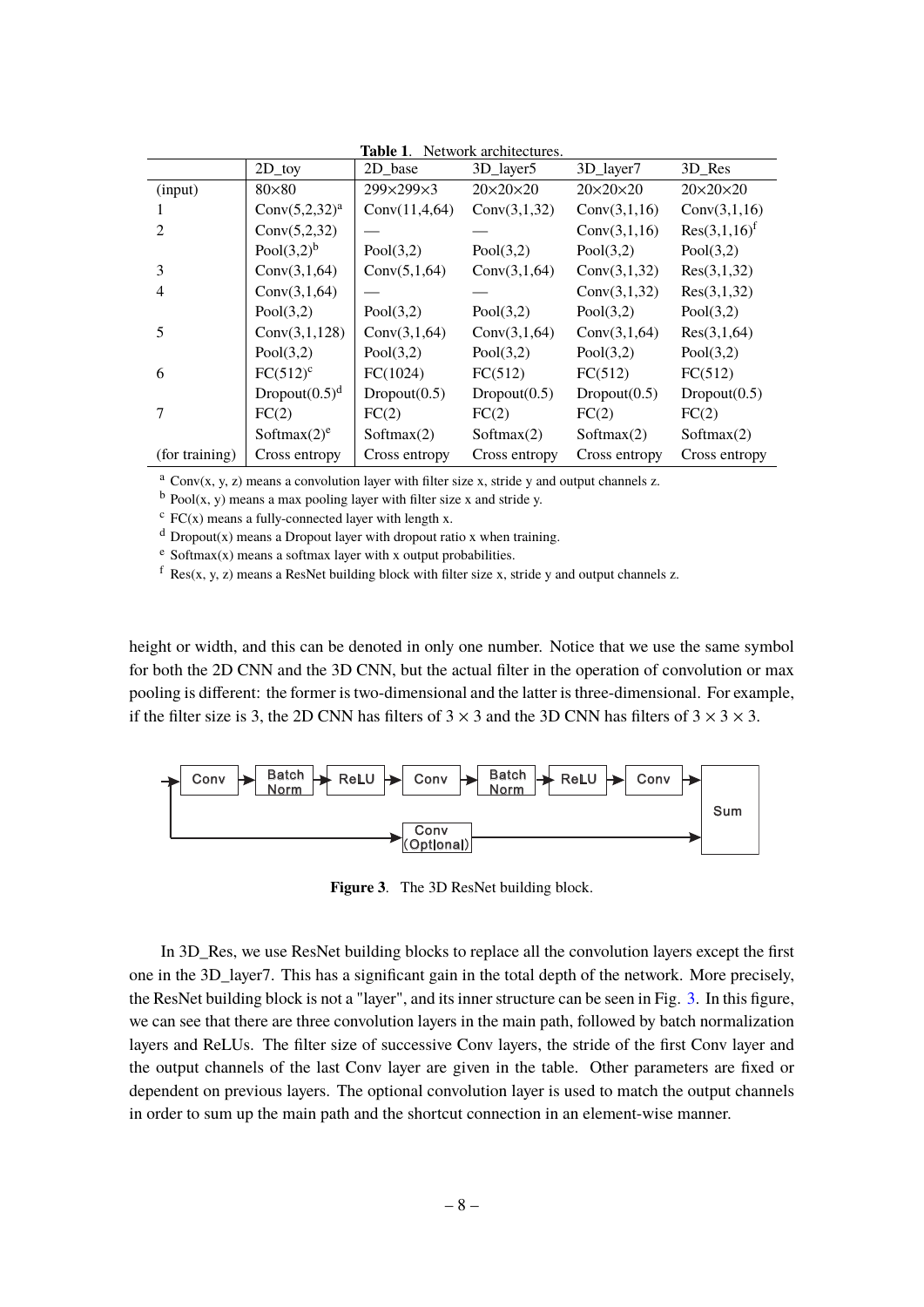#### <span id="page-9-0"></span>**5 A toy model demonstration**

Before going into the details of the simulation in realistic conditions, some analysis is beneficial to understand the discrimination power of the neural network model. In [\[24\]](#page-25-1), the authors ran toy Monte Carlo (MC) simulations to demonstrate the reason why a significant amount of events were misclassified by the CNN. Although comparisons between the toy MC and realistic data were made in the paper, the ablation simulation could only demonstrate how physical interactions degrade the performance of the CNN.

In this part, we want to address more abstract questions regarding the origin of the discrimination power. While signal events are different from background events in their signature patterns, we cannot achieve 100% accuracy, because some samples are intrinsically inseparable due to the probabilistic model. If samples are generated according to the probabilistic model, we have "corner cases" of signal events that look like background events, and vice versa. This confusing nature of the probabilistic model introduces the Bayes error, the innate error rate when the probabilistic model is well defined. In other words, there exists a theoretical upper limit that cannot be crossed by the neural network model.

However, using good machine learning techniques, such as the CNN, we can hope that our model could achieve an accuracy as close to the theoretical limit as possible. Since the input of the CNN is not the probabilistic model itself, but its projection onto a high-dimensional space, there is a loss of information. We want the CNN to utilize the remaining information thoroughly so that no significant drop of performance is observed when compared to the theoretical limit.

In the particular problem of neutrinoless double beta decay, the unique signature of signal events has the following features:

- 1. It starts with a single point where the double beta decay happens. Two electrons are shot to two distinct directions, leaving an initial angle.
- 2. The tracks of the two electrons suffer from multiple scattering, which makes them continuous but curved.
- 3. At the two ends of the tracks, a considerable amount of energy is deposited (Bragg peak), and the ionization becomes significant.

In contrast, the signature of background events is different in the following ways:

- 1. Since only one electron is involved in the physical process, no initial angle exists in the track.
- 2. The single electron has higher energy, so the curvature of its track is different from double beta events.
- 3. There is a great density of energy depositions at only one end of the track.

To deal with the problem, we introduce our *segmented chain with energy depositions* toy model (Fig. [4\)](#page-10-0). A detailed description of our toy model is stated in Appendix [A.](#page-18-1) In short, first we build the probabilistic model of signal events and background events with the same number of segments and two depositions. Second, we calculate the theoretical upper limit (one minus the Bayes error) using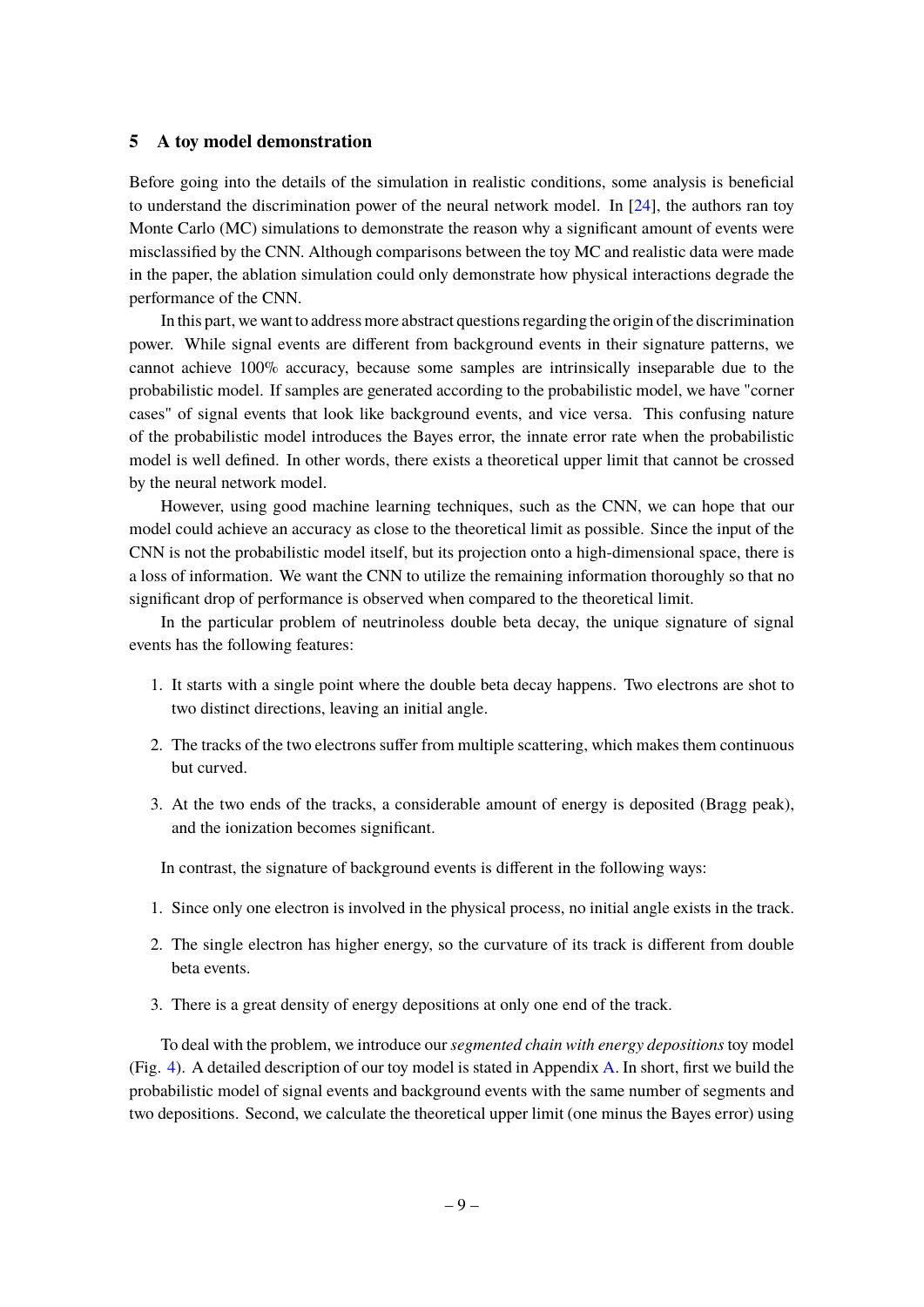

<span id="page-10-0"></span>**Figure 4**. The three-segmented toy model for signal and background events.

the probabilistic model. Third, we generate 2D images of signal events and background events using the same parameters as those used in the calculation. Last, we train the CNN model, test the CNN model on 2D images and compare the results to the theoretical limits.

<span id="page-10-1"></span>

| <b>TWORK Explored</b> of the to $\mu$ model bimurded and theoretical minitor |                                                 |                           |  |  |  |
|------------------------------------------------------------------------------|-------------------------------------------------|---------------------------|--|--|--|
| Feature of the toy model                                                     | Accuracy of the CNN $(2D_{\text{c}}$ toy) $(\%$ | Theoretical limit $(\% )$ |  |  |  |
| 2 segments, no depositions                                                   | 70.5                                            | 71.2                      |  |  |  |
| 3 segments, no depositions                                                   | 79.1                                            | 80.8                      |  |  |  |
| only depositions                                                             | 88.1                                            | 91.1                      |  |  |  |
| 2 segments, with depositions                                                 | 88.2                                            | 93.1                      |  |  |  |
| 3 segments, with depositions                                                 | 90.6                                            | 95.7                      |  |  |  |
| mixing model <sup>a</sup>                                                    | 89.3                                            | 94.4                      |  |  |  |

**Table 2**. Results of the toy model simulation and theoretical limits.

<sup>a</sup> the mixing model represents the mixture of 2 segments and 3 segments with depositions. It is closer to the actual physical process than other conditions.

The simulation result is shown in Table [2.](#page-10-1) In the table, a total of 6 conditions are analyzed. Some of the conditions (the first three rows) don't represent the actual physical process; we analyze them only for decomposing different factors. In general, the performance of the CNN is consistent with the theoretical limits. In the first two rows, the results achieved by the CNN are very close to the theoretical limits (0.7% and 1.7% gap), which demonstrates that CNNs can utilize the angle information in the conjunction of the segments very well. In the third row, the result of "only depositions" has a gap of 3%, which is slightly larger, but also shows promising performance. In the fourth row, the fifth row and the sixth row, the results of complete toy models have relatively large gaps  $(4.9\%, 5.1\%$  and  $5.1\%$  gap). If we compare the fourth row and the third row, we can see almost no improvements in the accuracy of the CNN. This is probably because in the probabilistic model, we can always combine the information perfectly, which is not the case for CNNs. This also shows a direction for future improvements of the discrimination by machine learning methods.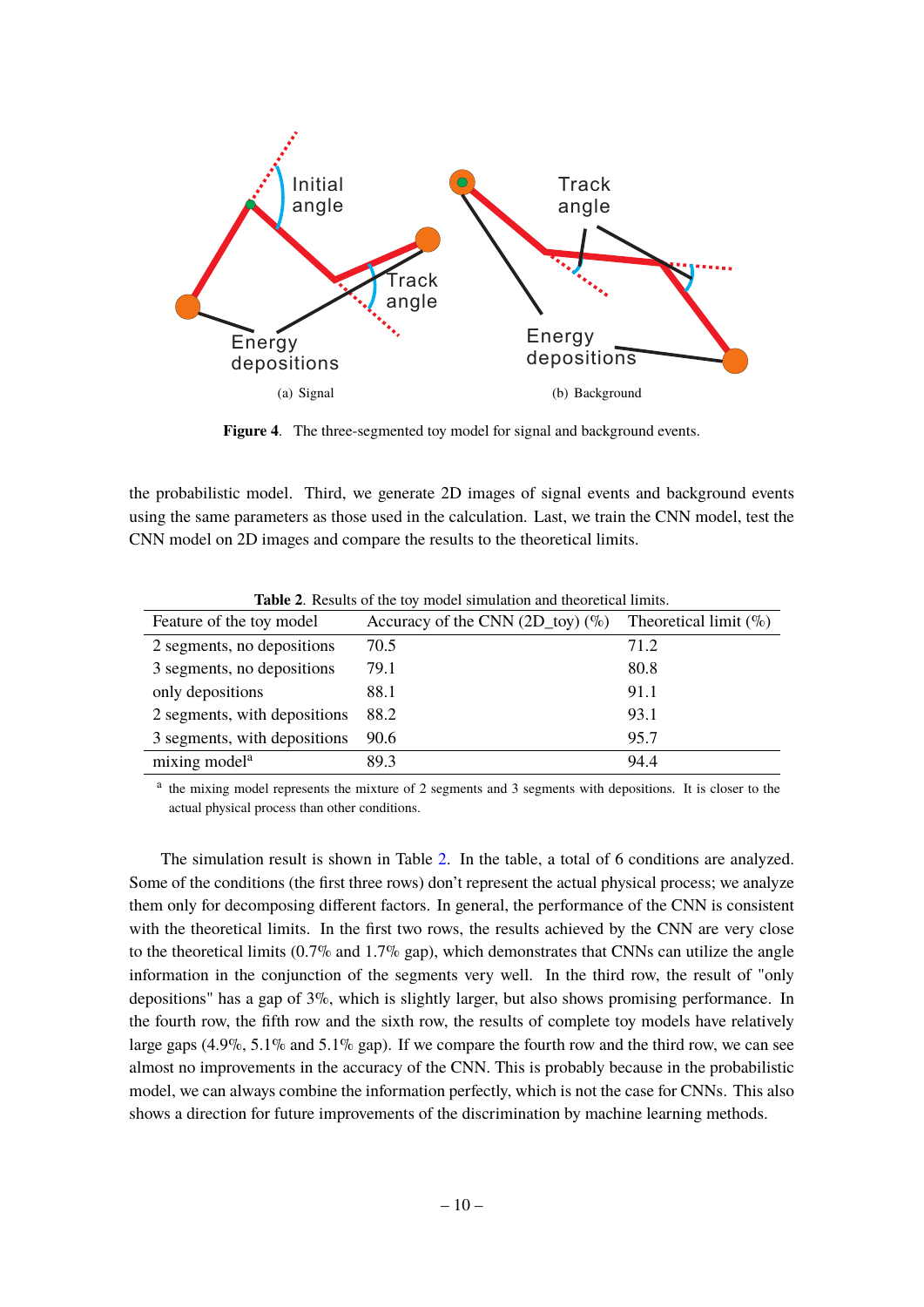### <span id="page-11-0"></span>**6 Data simulation and preprocessing**

#### <span id="page-11-1"></span>**6.1 Data simulation**

Based on the instrument specifications, the simulation process generates a considerable amount of signal and background events using the Monte Carlo method. For  $0\nu\beta\beta$  events, the initial kinematics of electrons in double beta decays is calculated by the DECAY0 package (see their latest paper [\[42\]](#page-26-3)). According to the momentum distribution defined by the DECAY0, we randomly generate signal events with their initial states, then feed the initial states to the Geant4 [\[43\]](#page-26-4) simulation toolkit for simulating the passage of electrons in the  $136Xe$  high pressure gas. For background events, electrons with similar energy (2.458 MeV) are created and cast into the same geometry as signal events in Geant4.

We employ a square pattern instead of the hexagonal pattern for simplicity. Each event is a tensor (*ed*, *xp*, <sup>y</sup>*p*, *zp*), in which *ed* stands for the amount of energy deposited, and (*xp*, <sup>y</sup>*p*, *zp*) stands for the 3D coordinates of the energy depositions.  $0\nu\beta\beta$  events are randomly created in the active region of the detector, while *beta* events with similar total energy are created in the same manner. In the next step, the energy depositions are converted to ionization charges using a W-value of 24.8 eV [\[17,](#page-24-9) [44\]](#page-26-5) and considering the Fano factor in Xe gas (0.<sup>13</sup> <sup>−</sup> <sup>0</sup>.17) [\[17,](#page-24-9) [45\]](#page-26-6).

After that, the diffusion of charges is considered, and the noise is added to the value. The mechanism we use to generate the diffusion is described below. First, we use the transverse diffusion factor and the longitudinal diffusion factor as singular values to produce a covariance matrix. Second, we calculate the Cholesky decomposition of the covariance matrix. Third, we use random origins and the output matrix of the second step to produce a three dimensional Gaussian distribution. Last, we add the Gaussian distribution to the 3D coordinates of each ionization charge to account for the diffusion effects. For noise, we use the Gaussian distribution with a fixed deviation to generate noise values centering at zero, and add them to voxels (See Section [7.3](#page-16-0) for more explanation).

Finally, the charges are printed out in the order of three dimensions. These 3D discrete points can be fed to later preprocessing and used as the input of neural network models (Section [4\)](#page-7-1).

## <span id="page-11-2"></span>**6.2 Data preprocessing**

**2D projection** Inspired by [\[24\]](#page-25-1), we generate coordinate plane projections (Fig. [5\)](#page-12-0) from 3D signatures as our dataset for the granularity simulation. The original picture is a  $250 \times 250$  16-bit png file, with three color channels corresponding to xy, yz and zx projections, and the granularity is 2 mm  $\times$  2 mm  $\times$  2 mm. Through visualization, we find that in most pictures the active (nonzero) pixels are restricted in the center region, which is small compared to the actual size. For making the 2D CNN work with its maximum ability, we run a boundary test to select those pictures with active pixels within the center  $100 \times 100$  region (which corresponds to the size of 200 mm  $\times$  200 mm  $\times$ 200 mm) and resize it to  $300 \times 300$ , which is the designated input size of our 2D CNN model. To perform the granularity simulation, we need to simulate pictures with different granularities. The strategy is to use the area average method to shrink the size of the picture and then use the nearest neighbor interpolation to amplify the picture. It works well, in the ideal condition (no noise); the 3D charge distribution is blurred in a mosaic way without changing the total charge in any of the coordinate plane projections.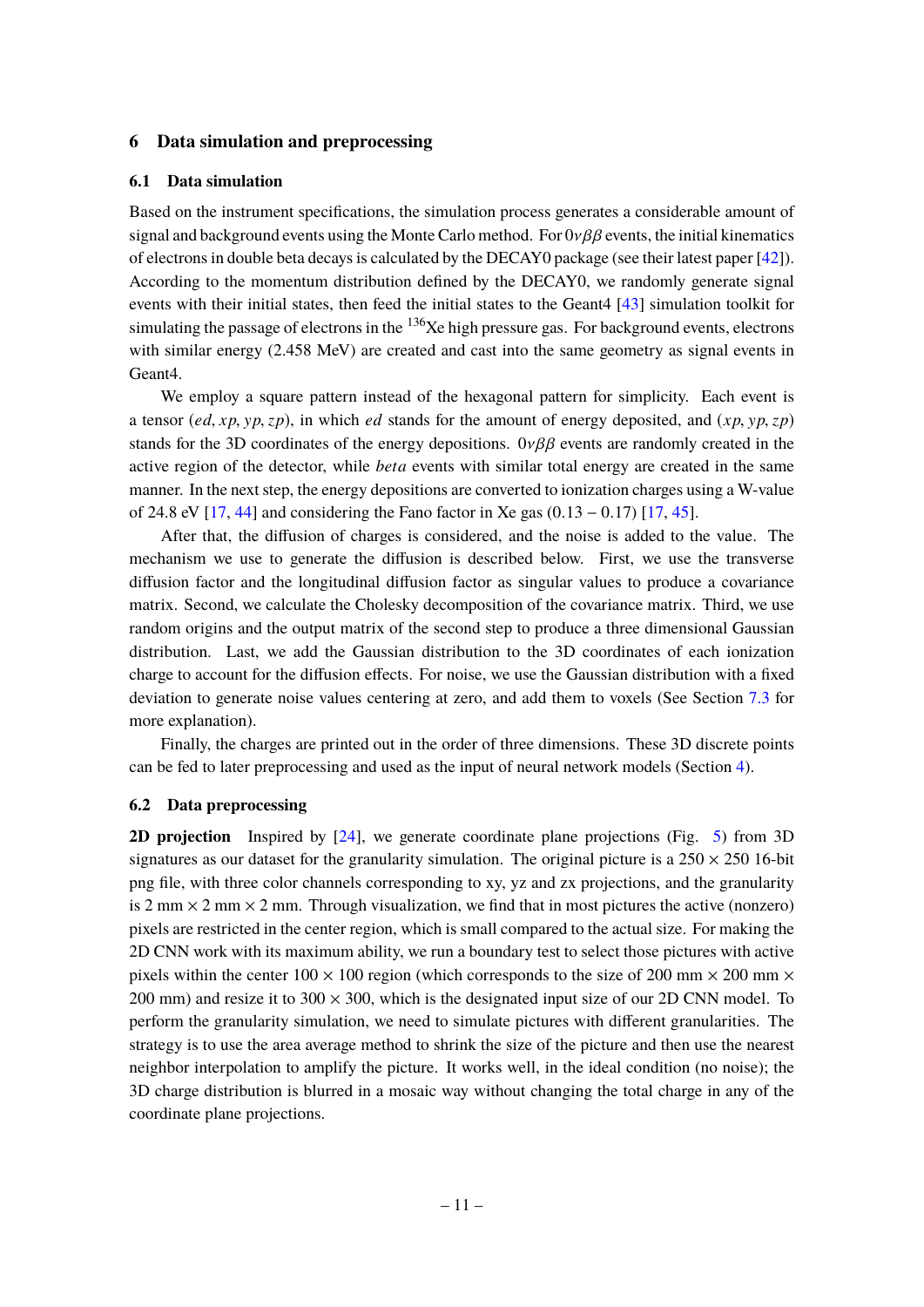

<span id="page-12-0"></span>**Figure 5**. Visualization of 2D coordinate plane projections after the boundary test and resize. (Top) Three channels of a <sup>0</sup>νββ event sample. (Bottom) Three channels of a *beta* event sample.



<span id="page-12-1"></span>**Figure 6.** Visualization of 3D cuboids after preprocessing. (Top) Four samples of  $0\nu\beta\beta$  events. (Bottom) Four samples of *beta* events.

**3D cuboid** For the purpose of studying the problem in depth, we generate 3D cuboid pictures (Fig. [6\)](#page-12-1) and use them in combination with the 3D CNN and the 3D ResNet. The size of the 3D cuboid is  $50 \times 50 \times 50$  and the granularity is fixed to 8 mm  $\times$  8 mm  $\times$  8 mm. Visualizing the 3D picture may not be as clear as the 2D picture, but statistical work shows that only about 100 voxels in a 3D picture are active, which may be too scarce (∼1/1250) for 3D CNNs to learn directly. Since the spatial information is preserved, we can use an algorithm to select a  $20 \times 20 \times 20$  region fully surrounding the active region and locate it in the center. This reduces the size of the cuboid to 160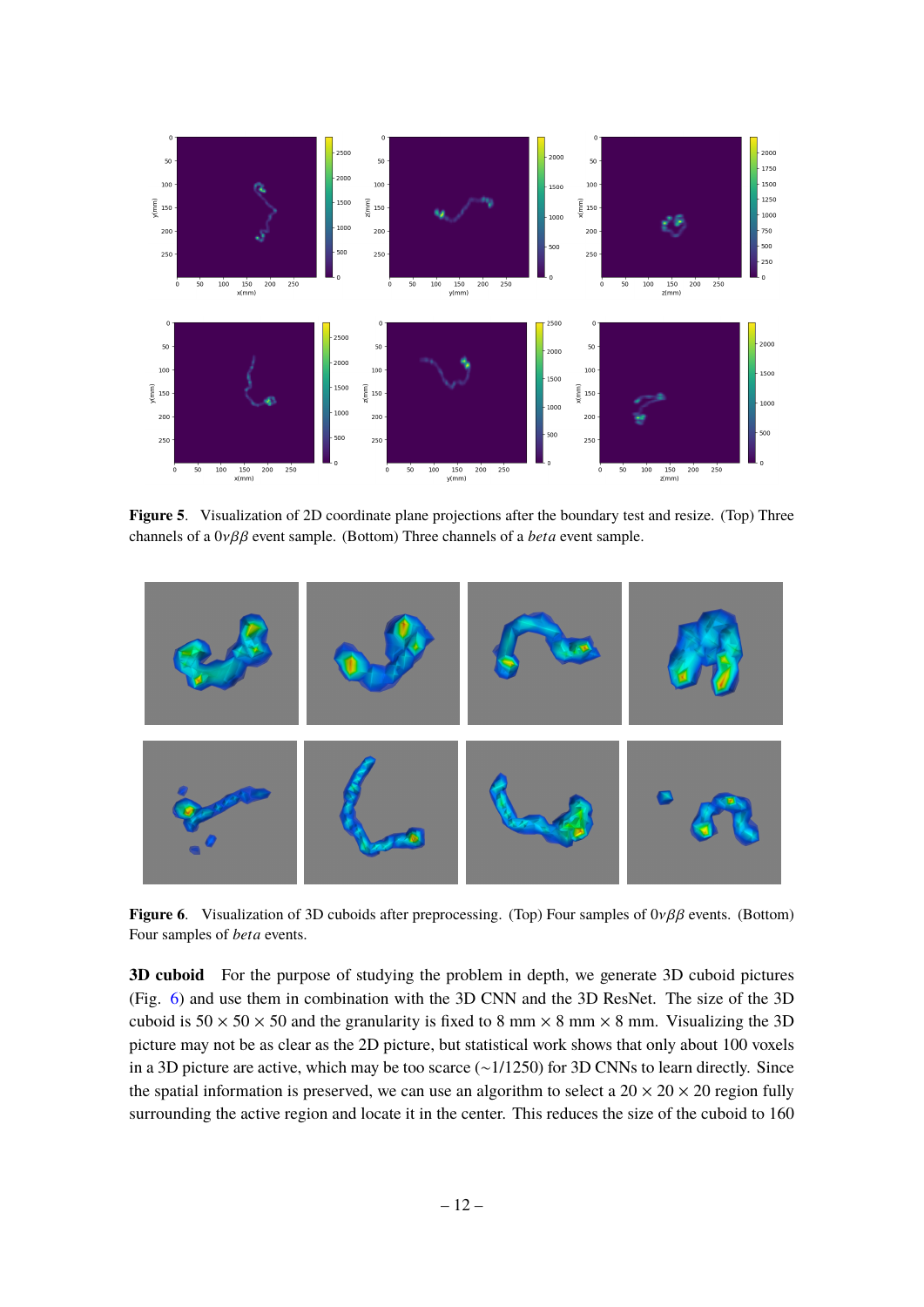$mm \times 160$  mm  $\times 160$  mm and increases the ratio of active voxels to about 1/80. When noise is presented, this strategy is still valid, for voxels apparently above noise are being considered and put in the center. This strategy establishes a threshold and wipes out voxels which have an amount of charge below the threshold. Since the region of active voxels is relatively limited, to exclude some voxels with non-zero charge has a minor effect on the integrity of the input cuboid.

**Simulation data loss** In both 2D and 3D data preprocessing, we select samples subject to some constraints, and this results in a loss of data. For the 2D projection, loss rates are 13% and 44% for <sup>0</sup>νββ events and *beta* events, respectively. For the 3D cuboid, the loss rate is about 10% for both <sup>0</sup>νββ events and *beta* events. Because the failed samples mostly contain "energy isolated islands" caused by bremsstrahlung, this loss is acceptable in the current stage of research for concentrating on the pattern difference between signal events and background events.

## <span id="page-13-0"></span>**7 Simulation studies**

In the following parts, we run simulations from three different perspectives: (1) how the granularity affects the performance of the neural network model; (2) how different architectures of the neural network model differ in their discrimination power; and (3) how diffusion and noise degrades or improves the performance of our model.

In the simulation studies, we experienced substantial fluctuations in the performance metrics of CNNs (especially the accuracy metric). To reduce the randomness of the result, if the iteration steps are not specified, we plotted the graph or calculated the mean value and the standard deviation in the converged region on a separate validation dataset. Otherwise, we used the validation set as the test dataset to give one-shot results at specific iteration steps.

#### <span id="page-13-1"></span>**7.1 Granularity simulation**

As is mentioned in Section [2,](#page-3-0) when deciding the granularity of voxels in the instrument, the optimal size may not be the smallest, and more factors should be taken into consideration. At the level of possible precisions achieved by our *Topmetal* readout plane, transverse diffusion of the drifting charges and noise residing in the Charge Sensitive pre-Amplifier become constraints of choosing smaller size of voxels. So in practice, sometimes we use bigger size to trade off for better Signal Noise Ratio.

In the investigation of granularity effects, we only consider the ideal condition, with optimistic diffusion factors (1 mm for transverse, 2 mm for longitudinal) and no noise. The granularity generation mechanism is discussed in Section [6.2.](#page-11-2) We use the 2D\_base network to train and test on all the 9 granularities. Although we can directly work on 3D networks, we still choose to start with the 2D network, because 3D networks require intense computing power and huge storage space for small granularities, which makes them infeasible. On the other hand, we can use a single 2D network and some preprocessing methods to finish the granularity simulation.

The mean value and the standard deviation of the accuracy and Area Under Curve (AUC) are shown in Fig. [7.](#page-14-1) AUC is a performance metric derived from the Receiver Operating Characteristic (ROC). Some examples of the ROC curves can be found in Fig. [9.](#page-16-1) We use AUC throughout the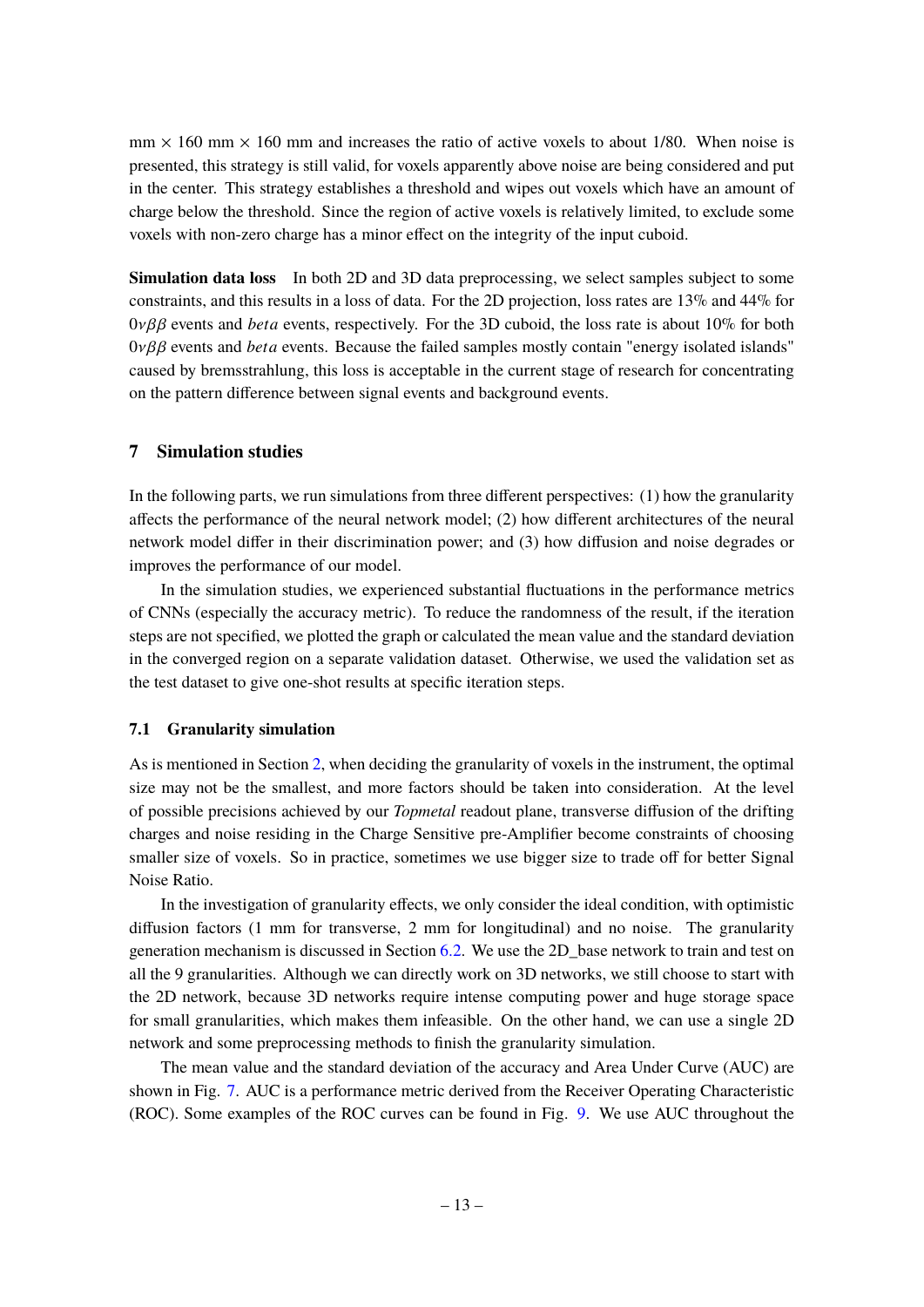

<span id="page-14-1"></span>**Figure 7**. Accuracy and AUC (Area Under Curve) influenced by different granularities. The label of the horizontal axis represents the values in three dimensions  $(x, y, z)$  in order). The mean value and the standard deviation are calculated in the converged region. Solid line: accuracy in percentage. Dashed line: Area Under Curve.

simulation studies because it represents the comprehensive capability of the classifier and shows stability at various iteration steps.

In Fig. [7,](#page-14-1) the y-axis values show that the impact of granularities on the accuracy and AUC is not significant. When using larger sizes, the accuracy tends to fall (within 2 percent), and the ROC curve (Fig. [11](#page-22-0) and Fig. [12\)](#page-22-1) tends to degrade slightly, causing AUC to drop (within 0.015). The drop of AUC is consistent with the trend of increasing granularities, and it is much more stable than the accuracy metric.

The AUC performance on the validation set is shown in Fig. [8.](#page-15-0) In this figure, we can see different levels of discrimination capability achieved by various granularities. At nearly 100k iteration steps, AUCs of all granularities achieve their peak value, and the order of AUCs remains almost the same if we continue training. This shows that, increasing granularities can damage the discrimination power of the neural network model within an acceptable range. For grouped AUC curves, please refer to Fig. [10.](#page-21-3)

### <span id="page-14-0"></span>**7.2 3D network simulation**

To test our 3D CNNs on the 3D cuboid dataset, we do the 3D network simulations and compare to the previous 2D network and results in a recent work [\[24\]](#page-25-1). The 3D CNNs we use are discussed in Section [4](#page-7-1) and the data preprocessing is described in Section [6.2.](#page-11-2) The granularity is fixed to 8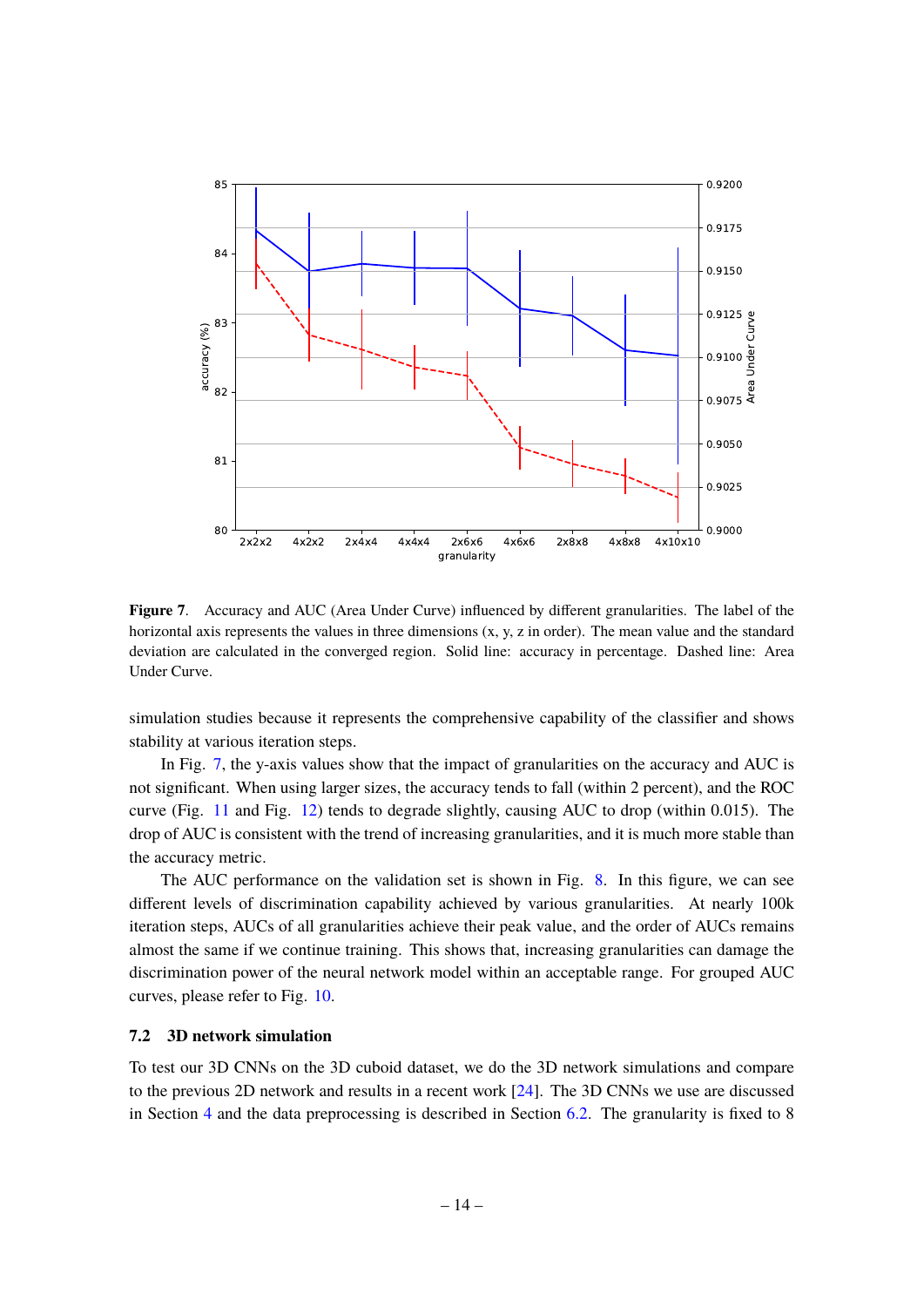

<span id="page-15-0"></span>**Figure 8**. The Area Under Curve (AUC) on the validation set vs. iteration steps on the training set for different granularities.

<span id="page-15-1"></span>**Table 3**. Comparison of different networks and results in [\[24\]](#page-25-1). For a given percentage of signal events correctly classified, the table shows background events accepted as signals. Accuracy and AUC are also given.

| Analysis model $(mm3)$                  | Iteration steps (k) | Accuracy $(\%)$ | B.G. accepted $(\%)^a$ | <b>AUC</b> |
|-----------------------------------------|---------------------|-----------------|------------------------|------------|
| 2D base $(4 \times 10 \times 10)$       | 150                 | 83.8            | 11.9                   | 0.9036     |
| Conventional $(10\times10\times5)[24]$  |                     |                 | 11.0                   |            |
| 2D_base $(2\times2\times2)$             | 150                 | 84.9            | 10.0                   | 0.9165     |
| $DNN (10 \times 10 \times 5)[24]$       |                     |                 | 9.4                    |            |
| $3D$ _layer5 (8×8×8)                    | 125                 | 86.5            | 8.6                    | 0.9260     |
| $3D$ _layer7 (8×8×8)                    | <b>200</b>          | 86.8            | 6.6                    | 0.9381     |
| $3D$ <sub>Res</sub> $(8\times8\times8)$ | 50                  | 91.1            | 4.1                    | 0.9590     |

<sup>a</sup> Calculated at 76.6% Signal efficiency.

mm × 8 mm × 8 mm for all 3D networks. This voxel size can be achieved by our *Topmetal* readout plane by a large margin and is currently estimated to be the optimal size for constructing detection instruments and for data analysis.

The main result is shown in Table [3](#page-15-1) and Fig. [9.](#page-16-1) In the table, a total of 7 analysis models are involved. "Conventional" refers to a method which used a man-made energy threshold to judge whether one or two "blobs" of energy are presented in the reconstructed track. Usually  $0\nu\beta\beta$  events have two ends with energy depositions, while *beta* events have only one end with obvious energy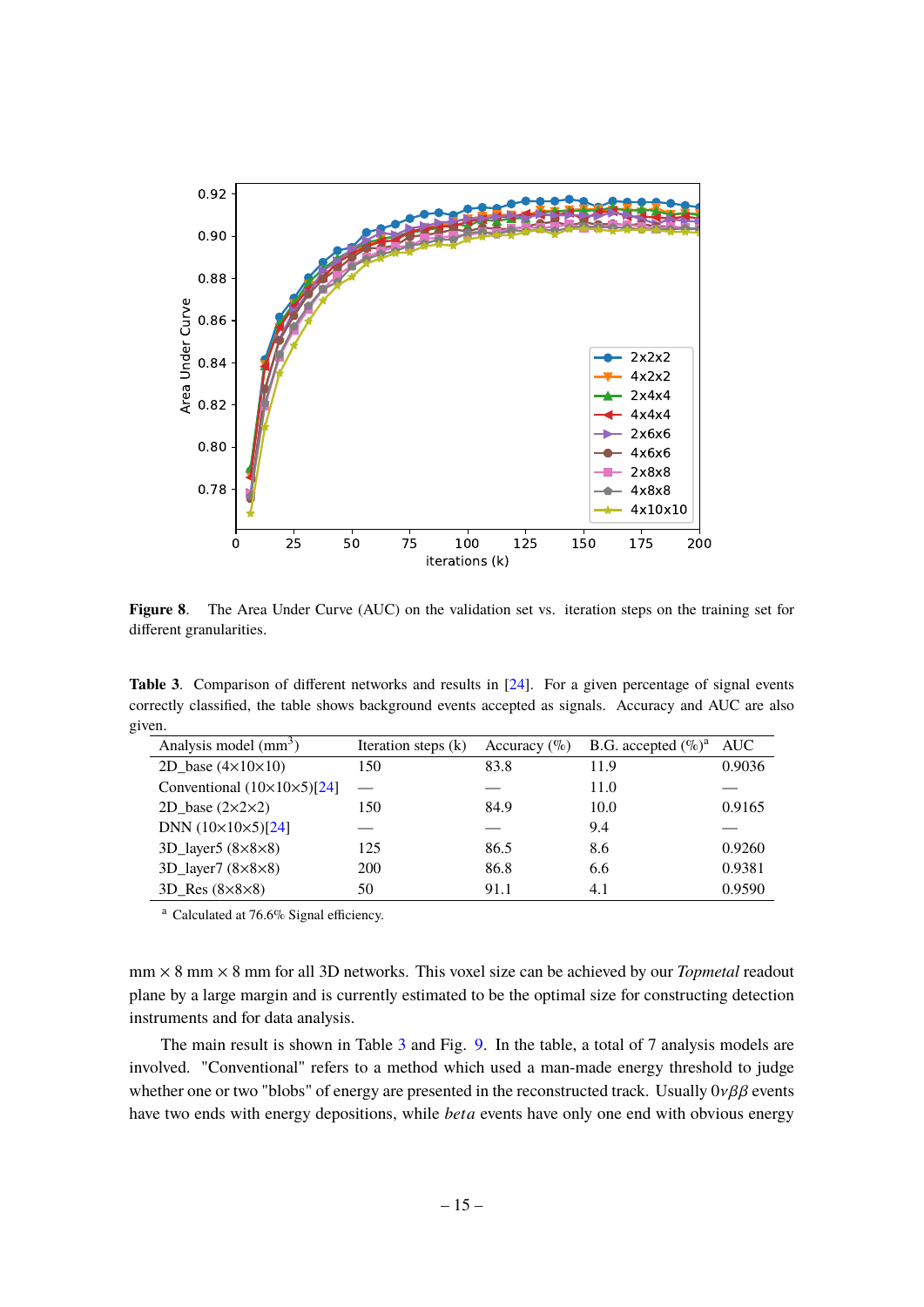

<span id="page-16-1"></span>**Figure 9**. ROC curves for different models. (a) The full ROC curves. (b) The ROC curves at high background rejection.

depositions. DNN refers to GoogLeNet [\[34\]](#page-25-11), an intricate 2D convolutional neural network with "inception" structures and 22 parameterized layers. It has about  $7 \times 10^6$  parameters. In comparison, our 3D CNNs (3D\_layer5, 3D\_layer7 and 3D\_Res) have about  $1 \times 10^6$  parameters each, which is only 1/7 of the GoogLeNet. The granularity for the conventional method and DNN is 10 mm  $\times$  10 mm  $\times$  5 mm, and it has a volume of 500 *mm*<sup>3</sup>, comparable to 512 *mm*<sup>3</sup> in the case of 8 mm  $\times$  8 mm  $\times$  8 mm granularity.

In the table, the signal efficiency is fixed to a given value to calculate the ratio of background events being accepted. We can see a significant gain resulting from both the 3D architecture and the depth of the neural network. When we use the plain 2D CNN, the result at the minimum granularity (10.0%) is slightly worse than the DNN (9.4%). However, when we use 3D\_layer5 with the similar architecture, the background acceptance rate can easily decrease to 8.6%, which is below DNN. Furthermore, when we add more layers to the model, the results can be even better. The best result we achieve currently is 4.1% under 3D Res. At high signal efficiency rates, a several percentage increase can lead to significantly better ROC curves. In the figure which corresponds to the table, the curves of different models are well distinguished, and the improvement of AUC can be seen clearly. In the best case of 3D Res, when the signal efficiency is set to  $90\%$ , the background rejection can still be above 90% (below 10% background events are accepted). This is the desired effect of a classifier used to reject background events when signal events are scarce.

## <span id="page-16-0"></span>**7.3 Diffusion and noise simulation**

In this part, we use datasets in more realistic situations; the transverse and longitudinal diffusion of the drifting charge cloud is taken into consideration, as well as the noise of the Charge Sensitive pre-Amplifier. Both transverse and longitudinal diffusion is significant in pure xenon, which may damage the spatial resolution achieved by the readout system. Furthermore, random noise in the detector can result in non-zero values (which could be negative), which poses a challenge for triggering and preprocessing.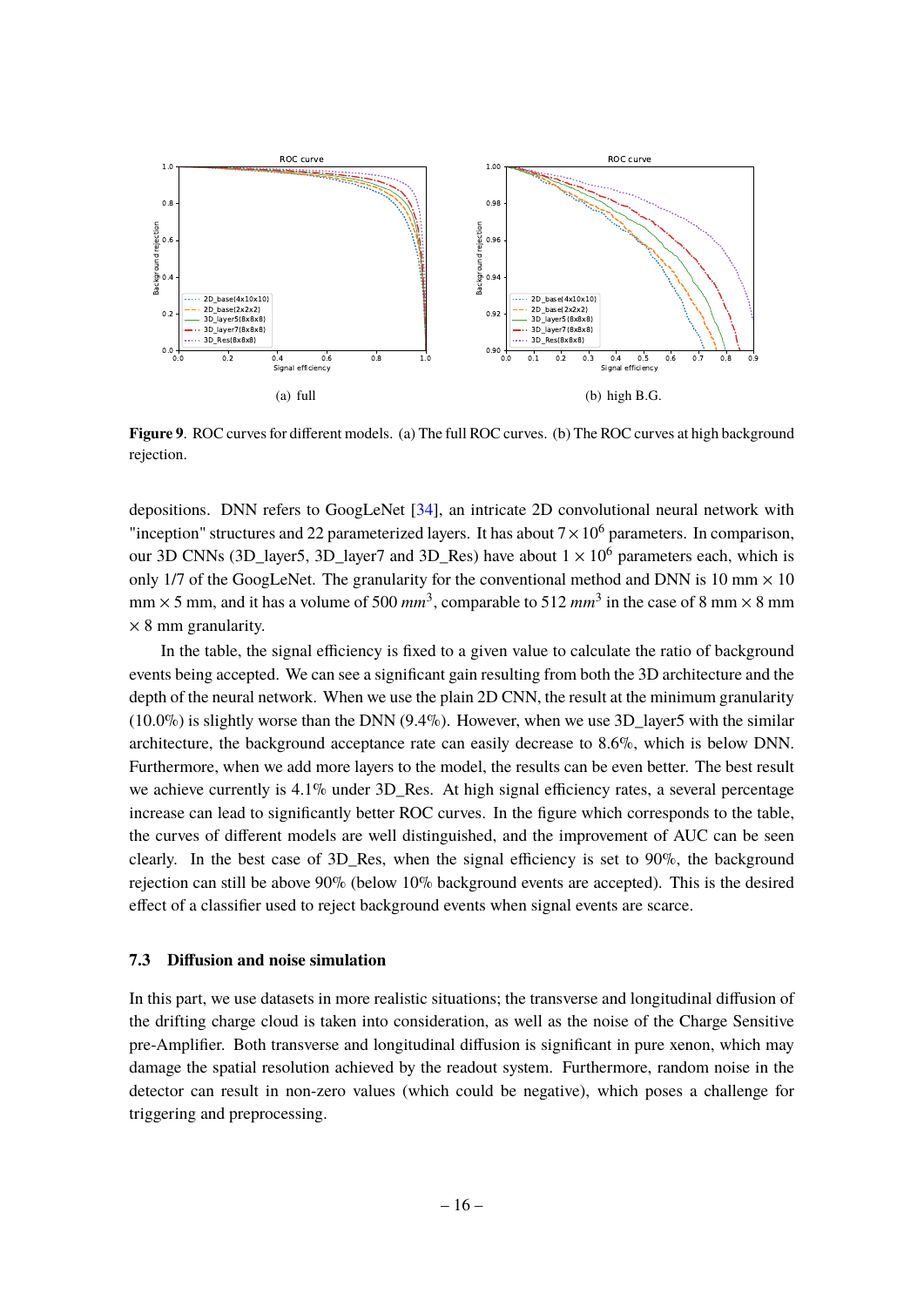<span id="page-17-0"></span>

| Diffusion factor (mm) |              | Noise factor $(e^-)$ | Accuracy $(\% )$ | Area Under Curve    | F1 score $(\%)$ |
|-----------------------|--------------|----------------------|------------------|---------------------|-----------------|
| Transverse            | Longitudinal |                      |                  |                     |                 |
| 1.0                   | 2.0          | 0.0                  | $90.4 \pm 0.9$   | $0.9577 + 0.0017$   | $90.4 \pm 1.2$  |
| 1.0                   | 2.0          | 10.0                 | $89.8 \pm 1.5$   | $0.9541 \pm 0.0020$ | $89.6 \pm 2.0$  |
| 1.0                   | 2.0          | 30.0                 | $89.0 \pm 2.1$   | $0.9512 \pm 0.0024$ | $88.7 \pm 2.8$  |
| 1.0                   | 1.0          | 0.0                  | $90.0 \pm 1.3$   | $0.9567 + 0.0005$   | $90.3 \pm 1.0$  |
| 1.0                   | 2.0          | 0.0                  | $90.4 \pm 0.9$   | $0.9577 + 0.0017$   | $90.4 \pm 1.2$  |
| 1.0                   | 5.0          | 0.0                  | $89.8 \pm 1.9$   | $0.9557+0.0015$     | $90.2 \pm 1.4$  |
| 1.0                   | 9.0          | 0.0                  | $89.8 \pm 1.6$   | $0.9556 \pm 0.0011$ | $89.7 \pm 2.1$  |
| 9.0                   | 1.0          | 0.0                  | $90.4 \pm 0.3$   | $0.9551 \pm 0.0010$ | $90.5 \pm 0.5$  |
| 9.0                   | 2.0          | 0.0                  | $90.5 \pm 0.2$   | $0.9569 + 0.0010$   | $90.7 + 0.1$    |
| 9.0                   | 5.0          | 0.0                  | $90.5 \pm 0.2$   | $0.9550+0.0007$     | $90.6 \pm 0.4$  |
| 9.0                   | 9.0          | 0.0                  | $90.1 \pm 0.2$   | $0.9517 \pm 0.0009$ | $90.3 \pm 0.1$  |
| 9.0                   | 9.0          | 30.0                 | $89.7 + 0.2$     | $0.9488 + 0.0014$   | $89.8 \pm 0.2$  |

**Table 4**. Test results for different diffusion and noise conditions.

The network architecture we use in this part is 3D Res, and the result is shown in Table [4.](#page-17-0) The diffusion and noise factors are similar to those expected in the TPC discussed in Section [2.](#page-3-0) The diffusion factors represent the standard deviations of the diffusion, and the noise factors represent the noise level collected along the z axis. Noticing that the noise values of voxels obey the Gaussian distribution and are independent of each other, we estimate the sigma of Gaussian noise collected along the z axis, which can be denoted as  $S_{all}$ . Then, the sigma for each voxel can be calculated by  $S_{voxel} = \frac{S_{all}}{\sqrt{N_z}}$ , in which  $N_z$  is the total number of voxels along the z axis. F1 score in the table is a comprehensive metric of the capability of the classifier. First, we compute *Precision* =  $\frac{TP}{TP+1}$  $TP+FP$ and *Recall* =  $\frac{TP}{TP+FN}$ , in which TP stands for the number of "true" positive/signal records, FP stands for the number of "false" positive/signal records and FN stands for the number of "false" negative/background records. Then the F1 score is calculated by  $\frac{2*Precision*Recall}{Precision+Recall}$ .

For each row in the table, we generate the dataset, preprocess it, train the neural network and test performance metrics in a separate procedure. In order to get comparable results for each variable, the rows in the table within two horizontal lines use the same parameter when preprocessing. In general, diffusion and noise don't cause obvious changes in the performance of the 3D CNN. We can see the difference between several conditions is very slight, and randomness of the training process may contribute to the accuracies. Nonetheless, we can still make the following arguments:

- 1. Noise is not favorable for the neural network model, but the impact is acceptable within the estimated range of the detector.
- <span id="page-17-1"></span>2. When transverse diffusion is fixed, the best results for different longitudinal diffusions don't appear at the least significant value. We can see a rise at the beginning, and a fall after crossing a threshold. In other words, some amount of diffusion seems to be necessary to reach the optimal performance by the neural network model.
- 3. Compared to the baseline condition (the last row in the table), the influence of the diffusion and noise is limited in one or two percent.

For [2,](#page-17-1) it can be seen that although low diffusion factors can preserve more physical information, they may not be the best for pattern recognition. If the charge distribution in the dataset is too concentrated (the first row in the second section) or too discrepant (the fourth row in the second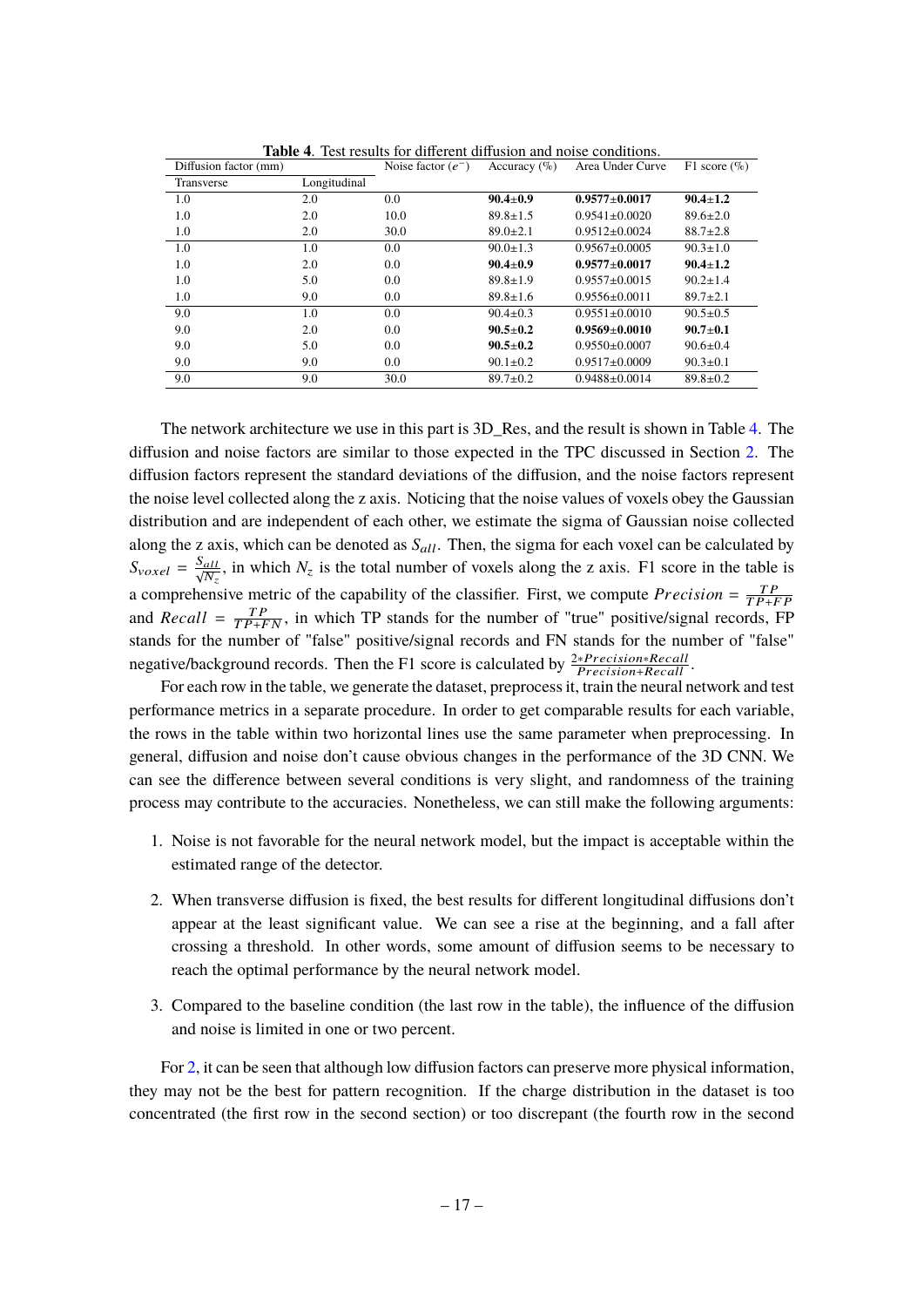section and the first row in the third section), the overall classification ability is impacted by the "extreme" cases. In fact, the fluctuation of the group with 1 mm transverse factor is significantly larger than the group with 9 mm transverse factor, which indicates that too intense features in the input cuboid will damage the stability of the neural network model. The optimal result is achieved by trading off between the integrity of physical information and the legibility of the input pattern. Please refer to Fig. [13](#page-23-3) for graphs demonstrating the performance and fluctuation at different diffusion and noise levels.

## <span id="page-18-0"></span>**8 Discussion and conclusion**

Machine learning techniques are regarded as an important supplement to traditional physical analysis in high energy physics. Their applications include collision reconstruction  $[46]$ , event interpretation [\[47\]](#page-26-8) and low-level triggering probably in the future. The most common used methods are boosted decision trees [\[48,](#page-26-9) [49\]](#page-26-10) and neural networks [\[21\]](#page-24-13). When dealing with a large amount of data, machine learning techniques are expected to approximate or even exceed human performance.

In this study, a machine learning approach validated by previous image classification tasks is applied to solve a particular physical problem: how to improve the instrument efficiency in the search for neutrinoless double-beta decay and reject background events. Specifically, we adopt a deep learning method, and the architectures we use are 3D convolutional neural networks and 3D residual neural networks. The simulation results are competitive records in the field. There is an optimal value of the voxel size which is detector dependent. For our simulation, it is  $8 \text{ mm} \times 8$  $mm \times 8$  mm, because it fits the experiment requirements and makes a good trade-off between the detector noise and the discrimination ability. In contrast to collision experiments where events can be generated arbitrarily given proper experimental condition and enough running time, double-beta decay events are so rare that we need a considerable amount of expensive isotope material and years of observation. A good classifier can effectively reduce the time needed to form convincing conclusions and the total cost of maintaining the instrument. It is of particular importance in the case where both time and resources are limited.

Unlike decision trees and many other traditional machine learning techniques, neural networks are not so interpretable, especially when dealing with a complex question when many factors are variable, such as dataset probability distributions, preprocessing parameters, network architectures and so on. Moreover, well-designed models can only recognize some patterns with best discrimination power. However, these patterns may not preserve as much physical information as possible. How to disentangle these factors and achieve the optimal settings could involve much more computation and remain a meaningful piece of work in the future.

#### <span id="page-18-1"></span>**A Details of the toy model**

#### <span id="page-18-2"></span>**A.1 The probabilistic model**

We treat the event in the Time Projection Chamber as a segmented "chain". The passage of the high-energy electron is divided into some small parts, each of which is considered to be an ideal line segment. For signal events  $(0\nu\beta\beta)$ , two electron passages are connected at a common joint and each of them is terminated with obvious energy depositions (Bragg Peak). For background events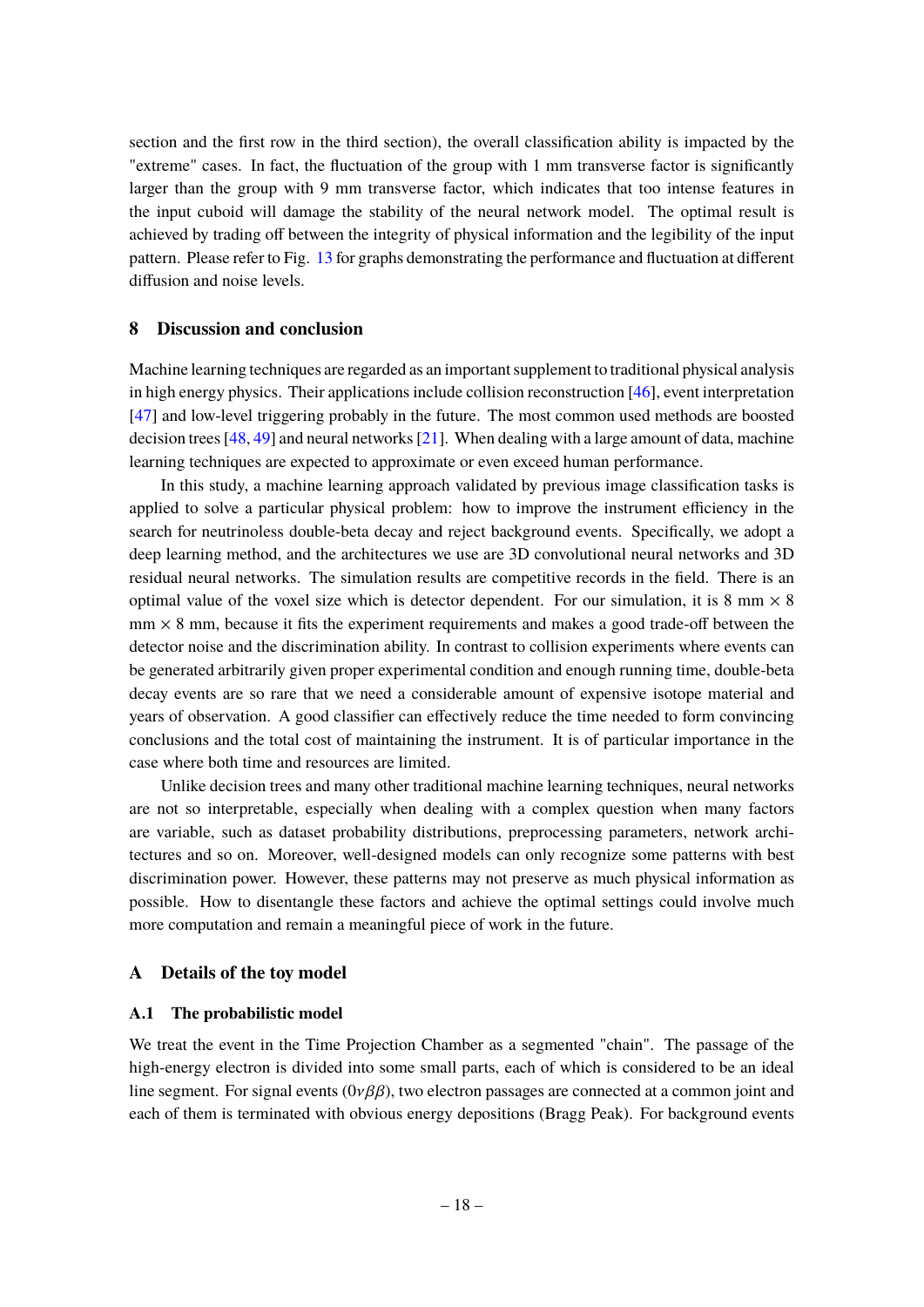(*beta*), no joint is presented in the chain and there are obvious energy depositions at only one end of the chain. Besides, we also consider partial models, with only segments or only energy depositions. The partial models are mainly used for the factor decomposition analysis.

The total energy for signal and background events is set to be identical. For a signal event, the energy is carried away by the two electrons; for a background event, the single electron carries all the energy.

To reduce the complexity of the toy model, we make following assumptions:

- 1. (Naive Bayes assumption) Generally, the scattering angles and the energy depositions are correlated by the energy of the electron. Here for simplicity, we assume that the scattering angles and the energy depositions both obey the Gaussian distribution, with parameters mutually independent of each other.
- 2. (Sum of energy assumption) In the original form of the toy model, the two deposition ends of the signal event and the single deposition end of the background event are represented by separate random variables. To make the probabilistic model compatible with both signal events and background events, we assume that the energy of depositions sum up to a fixed value. Thus, we only need one variable to represent the depositions of the signal event.
- 3. (2D assumption) Here we only want to demonstrate the discrimination ability of deep learning methods, it is convenient to use 2D models to facilitate the synthetic data generation.

Based on the assumptions above, the generative model for background events and signal events can be written as follows:

$$
\mathbf{x} = (x_1, x_2, ..., x_i, ..., x_{N-1})
$$
\n(A.1)

$$
f(\mathbf{x}, y, N, V = b) = P(V = b)P(N) \left( \prod_{i=1}^{N-1} f_X(x_i | 0, \sigma_{bt}) \right) g_Y(y | \mu_{bd}, \sigma_{bd})
$$
 (A.2)

$$
f(\mathbf{x}, y, N, N_1, V = s) = P(V = s)P(N, N_1) \left( \prod_{i=1}^{N_1 - 1} f_X(x_i | 0, \sigma_{st}) \right) f_{X'}(x_{N_1} | 0, \sigma_{si})
$$
  

$$
\left( \prod_{i=N_1+1}^{N-1} f_X(x_i | 0, \sigma_{st}) \right) g_Y(y | \mu_{sd}, \sigma_{sd})
$$
 (A.3)

where **x** denotes angles in the segmented chain, y denotes energy depositions at the far end, *N* denotes total number of segments, *N*<sup>1</sup> denotes segments before the joint for signal events, and *V* denotes the event type (*b* for background and *s* for signal).  $f_X$ ,  $f_{X'}$  and  $g_Y$  are probability density functions of Gaussian distributions, conditioned on the mean value and the standard deviation.

Parameters for different numbers of segments are listed in Table [5.](#page-20-1)  $\mu$  represents the mean value and  $\sigma$  represents the standard deviation. The unit of angles is radian, and the depositions are expressed as the ratio of total energy. The values are estimated from the physical process with some relaxation [\[50\]](#page-26-11). Since multiple scattering is significant for ∼ MeV electrons in 10 bar xenon gas, it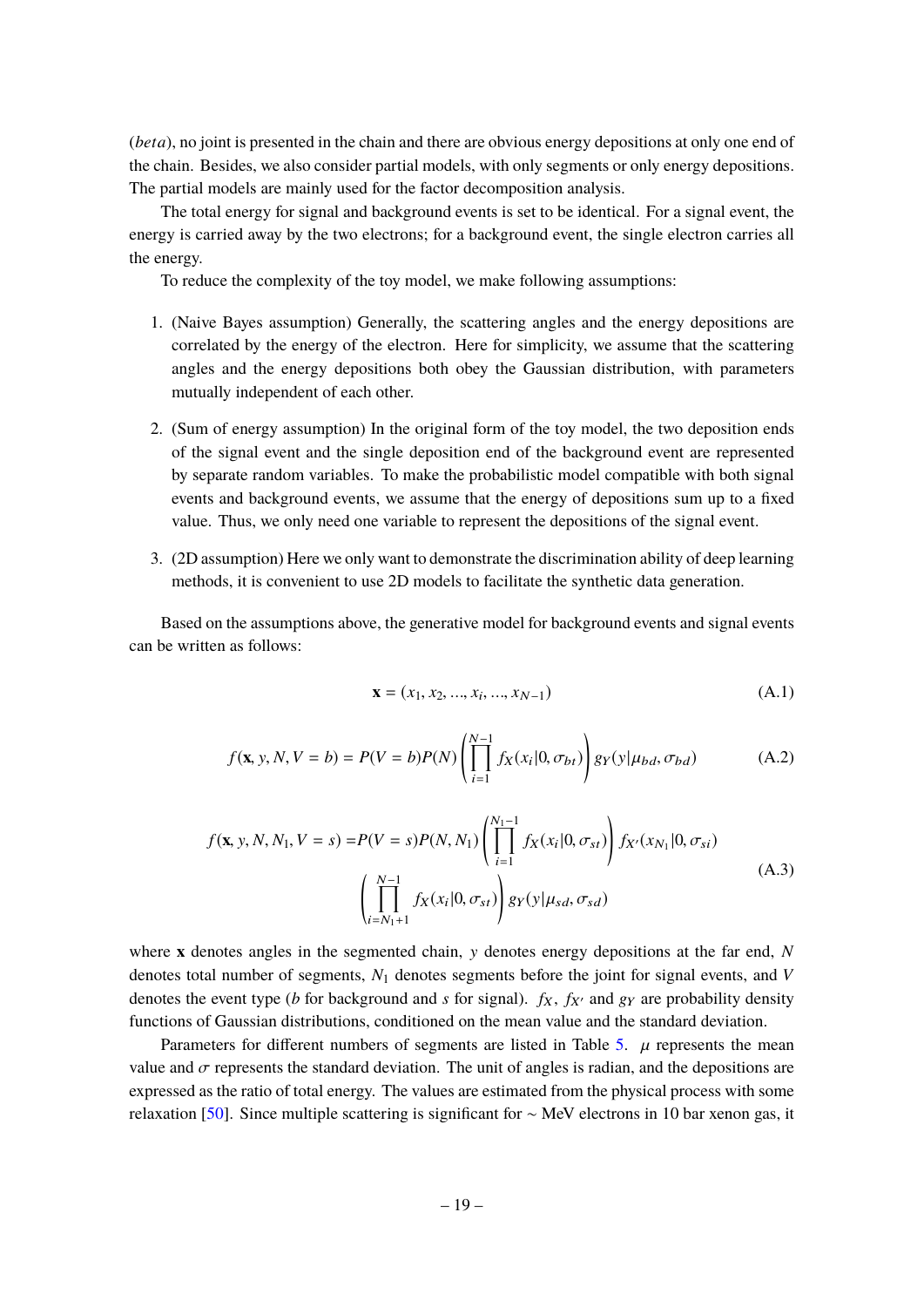**Table 5**. Parameters for different numbers of segments.

<span id="page-20-1"></span>

| Segments $\sigma_{bt}$ $\mu_{bd}$ $\sigma_{bd}$ $\sigma_{st}$ $\sigma_{si}$ |                                      |  | $\mu_{sd}$ $\sigma_{sd}$ |  |
|-----------------------------------------------------------------------------|--------------------------------------|--|--------------------------|--|
| $N=2$                                                                       | 0.31 0.80 0.07 0.61 0.79 0.50 0.17   |  |                          |  |
| $N=3$                                                                       | $0.25$ 0.80 0.07 0.49 0.79 0.50 0.17 |  |                          |  |

is impractical to fit the angles into the toy model directly. Instead, we use a small-angle estimation which is rather conservative, and this is possibly a limitation of our model.

To calculate the theoretical upper limit for the complete model with both segments and depositions, the *a posteriori* probability is given by:

<span id="page-20-4"></span>
$$
P(V = v_i | \mathbf{x}, y, N) = \frac{f(\mathbf{x}, y, N, V = v_i)}{f(\mathbf{x}, y, N)} \sim f(\mathbf{x}, y, N, V = v_i)
$$
(A.4)

where  $N_1$  is marginalized, and the normalizer  $f(\mathbf{x}, y, N)$  is the same for both events. Finally, the theoretical limit is given by:

<span id="page-20-2"></span>
$$
P_{com}^{*} = \sum_{i=1}^{2} \int \cdots \int_{C_i} f(\mathbf{x}, y, V = v_i | N) dx_1 dx_2 \cdots dx_{N-1} dy
$$
 (A.5)

<span id="page-20-3"></span>
$$
P_{mix}^* = \sum_{i=1}^{2} \sum_{N} \int \cdots \int_{C_i} f(\mathbf{x}, y, N, V = v_i) dx_1 dx_2 \cdots dx_{N-1} dy
$$
 (A.6)

where  $C_i$  denotes the region where the class i has the highest posterior. Equation  $A.5$  is used for complete models when *N* is fixed (the fourth row and the fifth row in Table [2\)](#page-10-1), and Equation [A.6](#page-20-3) is used for the mixing model when *N* varies (the sixth row in Table [2\)](#page-10-1). To calculate the theoretical limit for partial models (the first three rows in Table [2\)](#page-10-1), the method is almost the same. We marginalize  $y$ or **x** before calculating the *a posteriori* probability (Equation [A.4\)](#page-20-4) and the theoretical limit (Equation [A.5\)](#page-20-2).

#### <span id="page-20-0"></span>**A.2 Data generation for the CNN**

When casting the toy model to 2D images, we generate signal and background events on an 80  $\times$ 80 canvas. The segments are represented by lines with a certain width, and the deposition ends are represented by filled circles with a certain radius. The intensity of lines and circles is properly chosen to reflect the different rates of energy loss. The angles and energy depositions are randomly sampled from the aforementioned Gaussian distributions. For partial models, either circles or lines are omitted when we draw on the canvas.

The original granularity for both events is 2 mm  $\times$  2 mm. Then we blur the image and reduce its granularity to 8 mm  $\times$  8 mm using data preprocessing techniques discussed in Section [6.2.](#page-11-2) We also tried more fine-grained input images but didn't observe significant improvements in the performance. After that, the 2D images are fed to the 2D\_toy neural network for training and testing. The training dataset has 40000 samples and the test dataset has 10000 samples. Other configuration issues are similar to what is discussed in Appendix [B.](#page-21-0)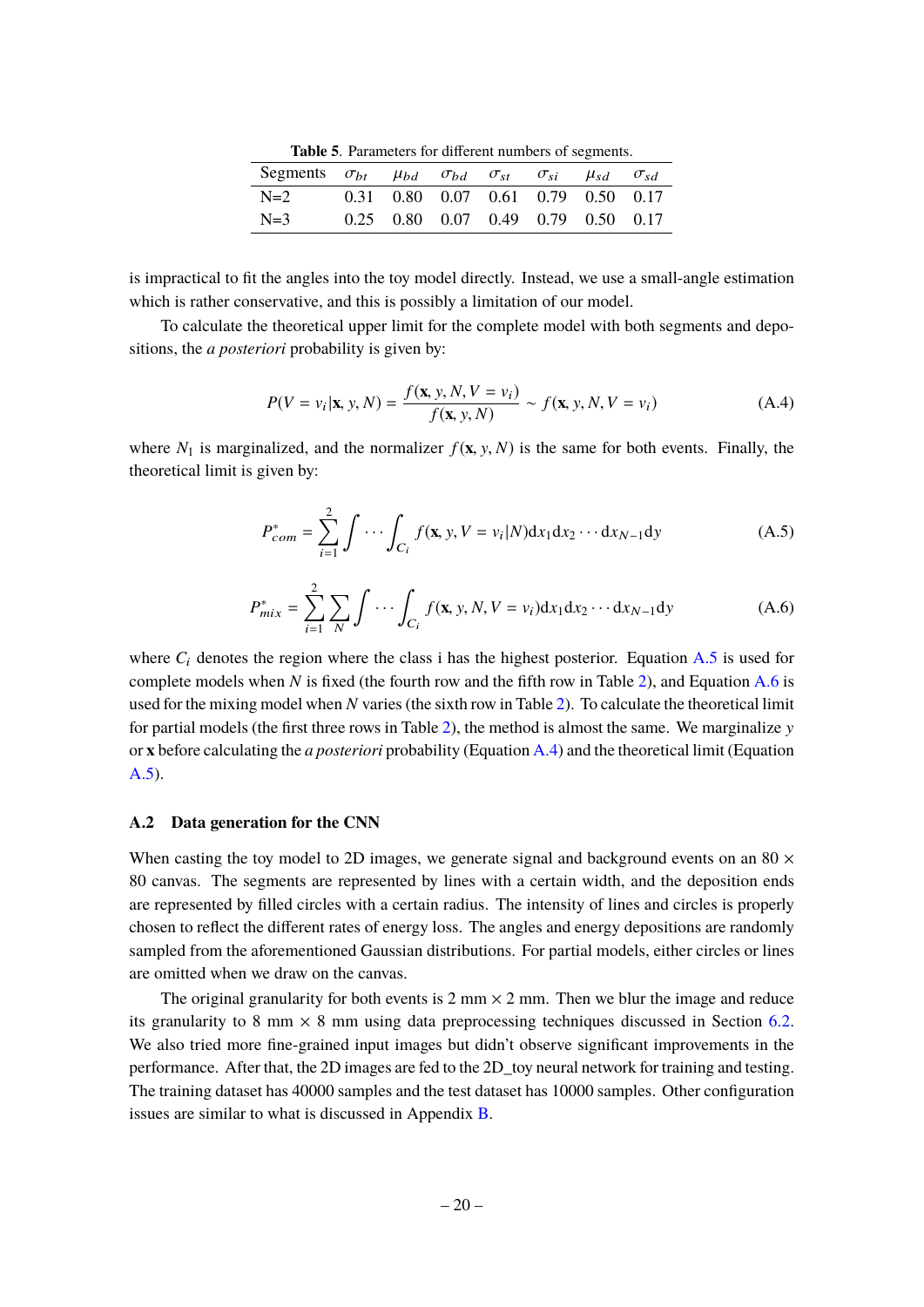#### <span id="page-21-0"></span>**B Configuration and implementation**

For the 2D CNN and the granularity simulation, we use 100,000 simulation samples as our training dataset and 12,000 samples as our validation dataset. For 3D CNNs and subsequent simulations, we use 100,000 simulation samples as our training dataset and 20,000 samples as our validation dataset. The signal events and background events in the simulation dataset are balanced, i.e., each category takes up 50% of the training and validation dataset. The optimization algorithm we use is stochastic gradient descent with initial learning rate 0.001, and the minibatch we use is 32. We train the networks from scratch without any pre-trained models. Weights in the filter and the fullyconnected layer are initialized to zero mean, 0.005∼0.01 standard deviation Gaussian distribution, while biases are initialized to zero or a small constant  $(0.1)$ . We pause training at intervals of a whole number of epoches, and test our model on the validation dataset. Dropout [\[51\]](#page-26-12) is used to overcome the overfitting problem. All the neural networks are implemented using TensorFlow [\[52\]](#page-26-13), an open-source software framework designed and maintained by Google, Inc. To speed up training, simulations were conducted on a desktop with Intel(R) Core(TM)  $i7-5820K$  CPU @ 3.60 GHz, 64 GB DDR4 RAM, and a single NVIDIA GeForce GTX TITAN X GPU with 12GB video memory.

## <span id="page-21-1"></span>**C Supplements to the simulation studies**

<span id="page-21-2"></span>



<span id="page-21-3"></span>Figure 10. AUC on the validation set vs. iterations on the training set for different granularities. In these figures, we can see that the AUC performance reaches a plateau at about 100k iteration steps, and AUC is consistent with the size of granularities.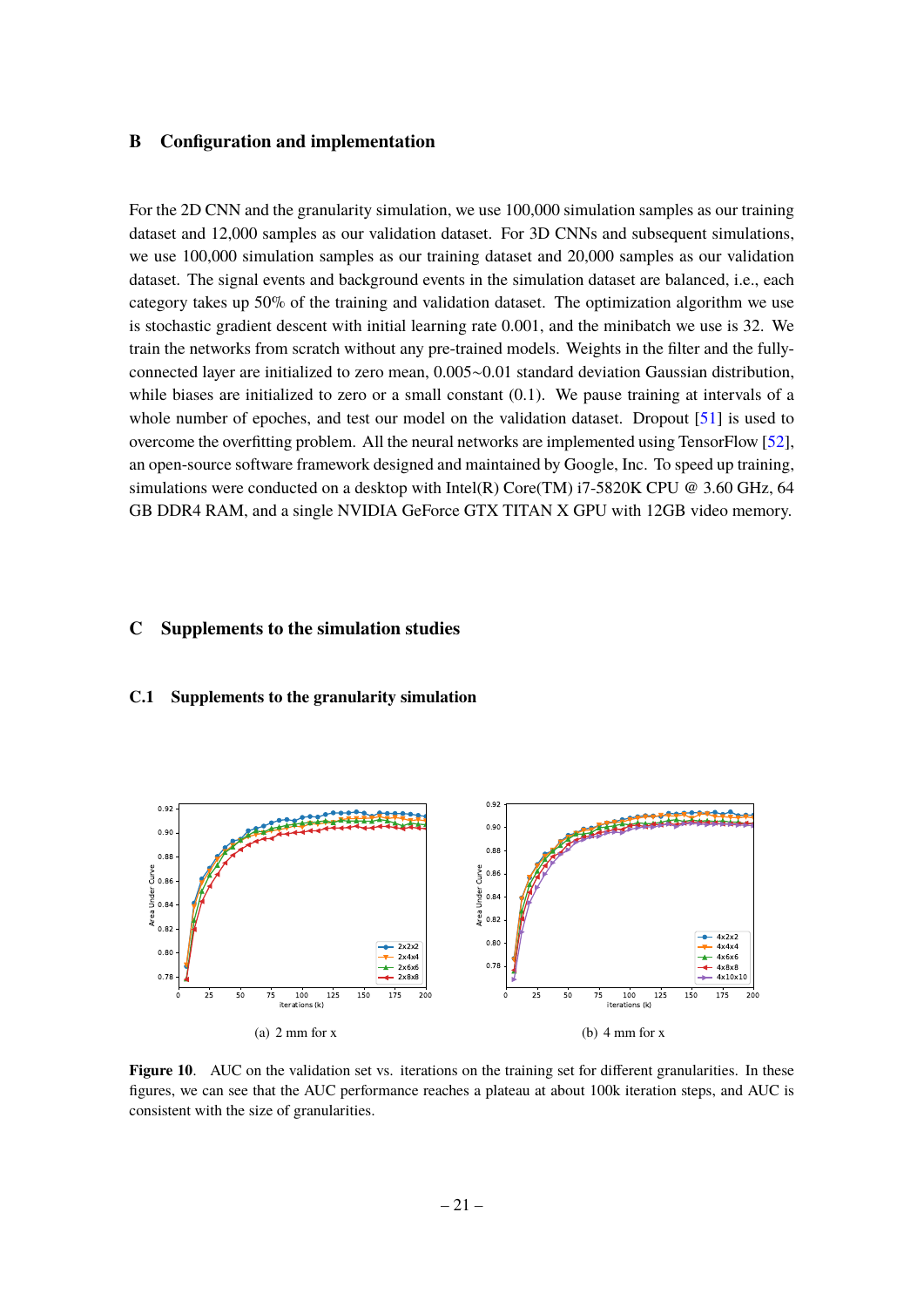

<span id="page-22-0"></span>**Figure 11.** The full ROC curves and the ROC curves at high background rejection rate for 2 mm size along x axis at 150k iteration steps. In the left figure, ROC curves with different granularities are slightly distinguishable and show accordance with the size of granularities. In the right figure, the ROC curves are chaotic at extremely high background rejection rate. However, starting from a point (∼0.96 background rejection), the influence of granularities seems to dominate the order of ROC curves.



<span id="page-22-1"></span>**Figure 12.** The full ROC curves and the ROC curves at high background rejection rate for 4 mm size along x axis at 150k iteration steps. In the left figure, ROC curves with different granularities are slightly distinguishable and show accordance with the size of granularities in most regions. In the right figure, the chaotic region is larger than Fig. [11.](#page-22-0) Starting from a point (∼0.92 background rejection), the influence of granularities seems to dominate the order of ROC curves.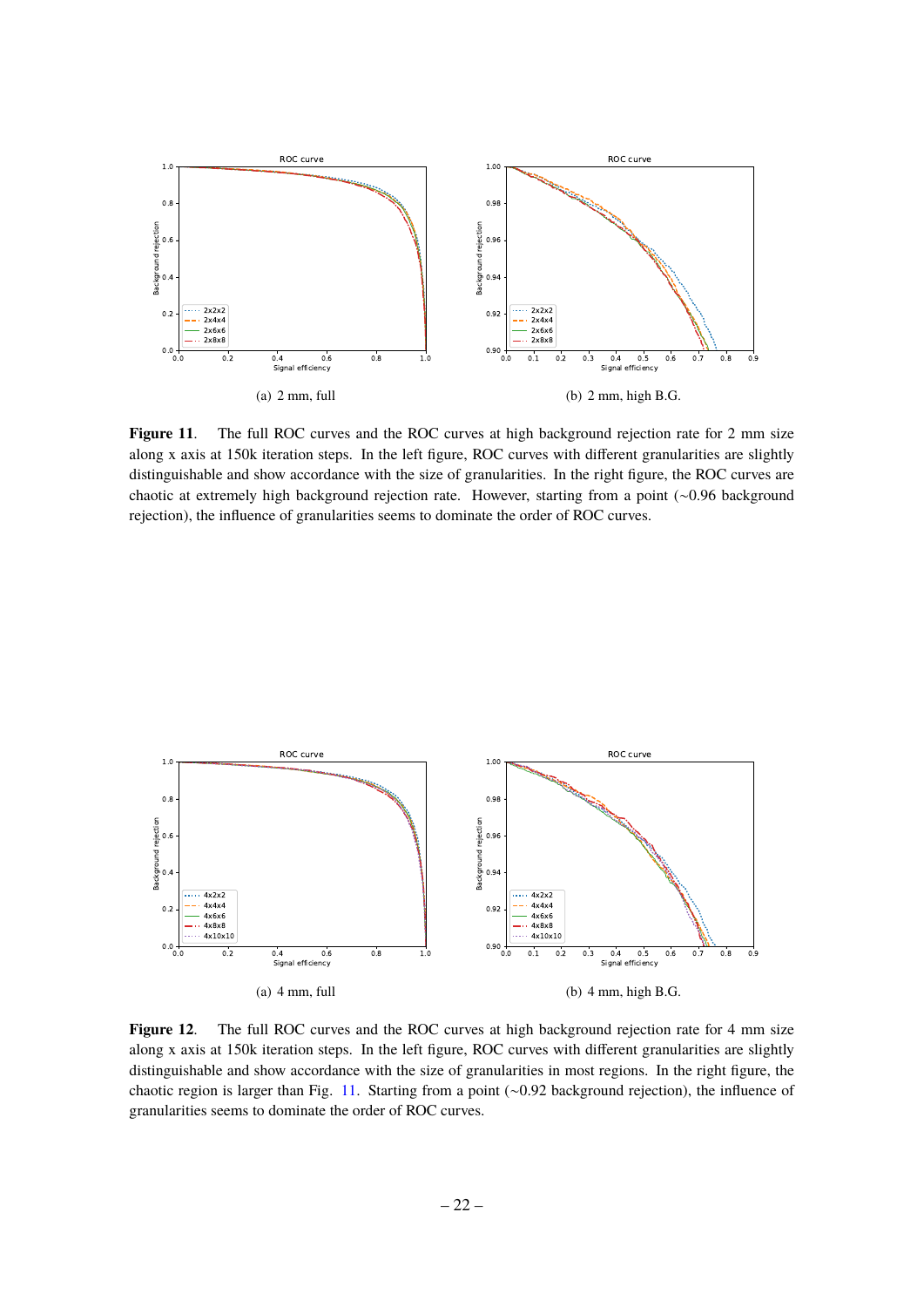## <span id="page-23-0"></span>**C.2 Supplements to the diffusion and noise simulation**



(a) AUC for noise

<span id="page-23-3"></span>(b) AUC for 1 mm transvere diffusion factor



(c) AUC for 9 mm transvere diffusion factor

**Figure 13**. AUC on the validation set vs. iterations on the training set for different noise levels and diffusion factors. These curves show larger fluctuations than curves in Fig. [10.](#page-21-3)

#### **Acknowledgments**

This research is supported by the National Natural Science Foundation of China (Grant Number 11505074). We thank Yuan Mei from Lawrence Berkeley National Laboratory for providing the source code to generate the simulation data and giving valuable comments on the manuscript.

## **References**

- <span id="page-23-1"></span>[1] J. Schechter and J.W.F. Valle, *Neutrinoless Double beta Decay in SU(2)* × *U(1) Theories*, *Phys. Rev. D* **25** (1982) 2951.
- <span id="page-23-2"></span>[2] KamLAND-Zen collaboration, A. Gando et al., *Search for Majorana Neutrinos near the Inverted Mass Hierarchy Region with KamLAND-Zen*, *Phys. Rev. Lett.* **117** (2016) 082503 [[arXiv:1605.02889](https://arxiv.org/abs/1605.02889)].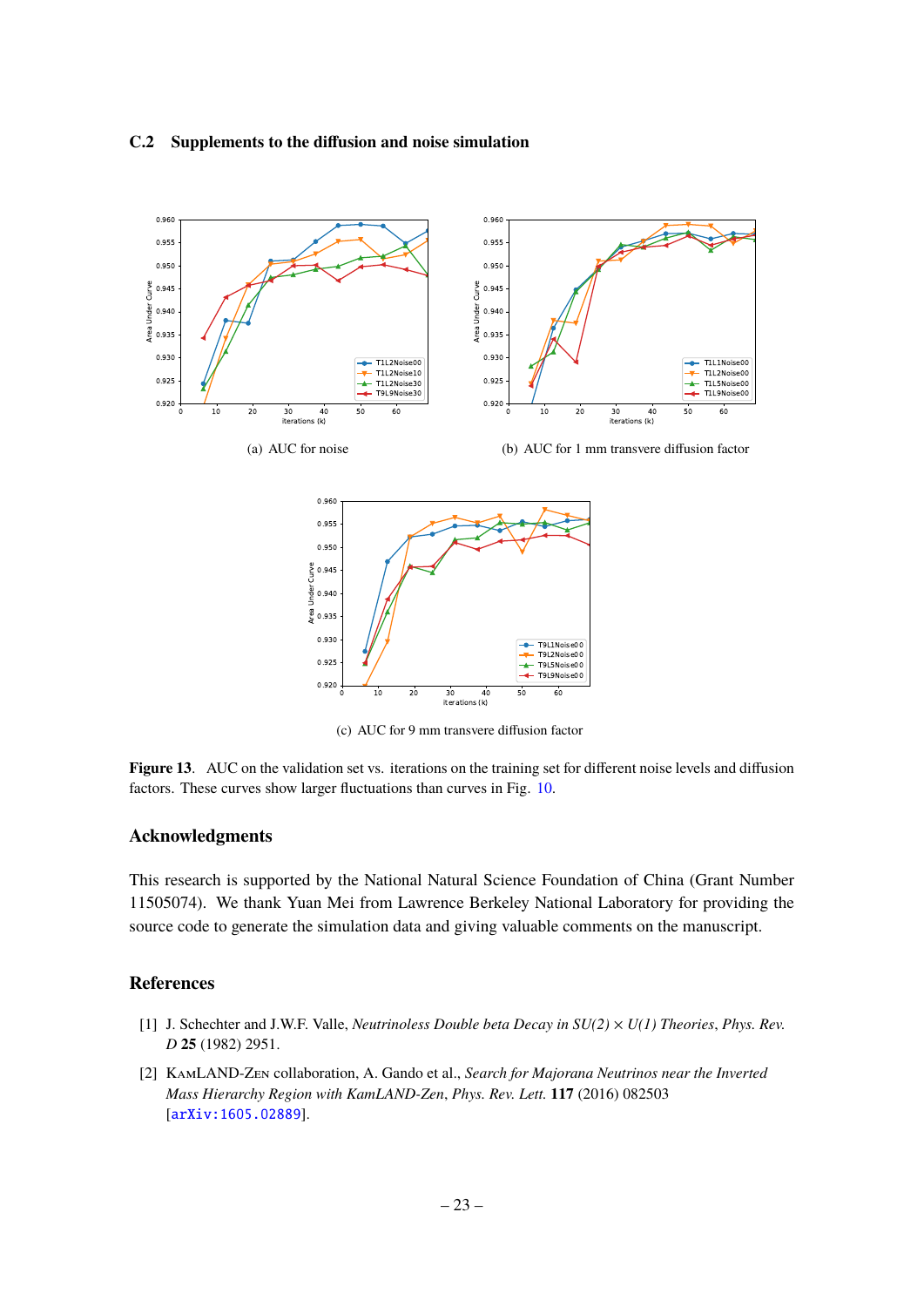- [3] S. Andringa, E. Arushanova, S. Asahi, M. Askins, D. Auty, A. Back et al., *Current status and future prospects of the SNO+ experiment*, *Adv. High Energy Phys.* **2016** (2016) 6194250 .
- [4] N. Abgrall, E. Aguayo, F.T. Avignone, A.S. Barabash, F. Bertrand, M. Boswell et al., *The MAJORANA demonstrator neutrinoless double-beta decay experiment*, *Adv. High Energy Phys.* **2014** (2014) 365432 .
- [5] M. Agostini, et al., *Search of Neutrinoless Double Beta Decay with the GERDA Experiment*, *Nucl. Part. Phys. Proc.* **273-275** (2016) 1876.
- [6] D. Artusa, F. Avignone, O. Azzolini, M. Balata, T. Banks, G. Bari et al., *Searching for neutrinoless double-beta decay of* <sup>130</sup>*T e with CUORE*, *Adv. High Energy Phys.* **2015** (2015) 879871 .
- <span id="page-24-0"></span>[7] A. Pocar, *Searching for neutrino-less double beta decay with EXO-200 and nEXO*, *Nucl. Part. Phys. Proc.* **265-266** (2015) 42.
- <span id="page-24-1"></span>[8] NEXT collaboration, J. J. Gomez-Cadenas et al., *Present status and future perspectives of the NEXT experiment*, *Adv. High Energy Phys.* **2014** (2014) 907067 [[arXiv:1307.3914](https://arxiv.org/abs/1307.3914)].
- <span id="page-24-2"></span>[9] X. Chen et al., *PandaX-III: Searching for neutrinoless double beta decay with high pressure* <sup>136</sup>*Xe gas time projection chambers*, *Sci. China Phys. Mech. Astron.* **60** (2017) 061011 [[arXiv:1610.08883](https://arxiv.org/abs/1610.08883)].
- <span id="page-24-3"></span>[10] CUORE collaboration, F. Alessandria et al., *Sensitivity of CUORE to Neutrinoless Double-Beta Decay*, [arXiv:1109.0494](https://arxiv.org/abs/1109.0494).
- <span id="page-24-4"></span>[11] R. Lüescher et al., *Search for* ββ *decay in* <sup>136</sup>*Xe: New results from the Gotthard experiment*, *Phys. Lett. B* **434** (1998) 407.
- [12] NEXT collaboration, P. Ferrario et al., *First proof of topological signature in the high pressure xenon gas TPC with electroluminescence amplification for the NEXT experiment*, *JHEP* **01** (2016) 104 [[arXiv:1507.05902](https://arxiv.org/abs/1507.05902)].
- <span id="page-24-5"></span>[13] NEXT collaboration, J. Martín-Albo et al., *Sensitivity of NEXT-100 to Neutrinoless Double Beta Decay*, *JHEP* **05** (2016) 159 [[arXiv:1511.09246](https://arxiv.org/abs/1511.09246)].
- <span id="page-24-6"></span>[14] MicroBooNE collaboration, R. Acciarri et al., *Convolutional Neural Networks Applied to Neutrino Events in a Liquid Argon Time Projection Chamber*, 2017 *JINST* **12** P03011 [[arXiv:1611.05531](https://arxiv.org/abs/1611.05531)].
- <span id="page-24-7"></span>[15] M. An et al., *A Low-Noise CMOS Pixel Direct Charge Sensor, Topmetal-II*<sup>−</sup> , *Nucl. Instrum. Meth. A* **810** (2016) 144 [[arXiv:1509.08611](https://arxiv.org/abs/1509.08611)].
- <span id="page-24-8"></span>[16] S. Zou et al., *Test of Topmetal-II*<sup>−</sup> *In Liquid Nitrogen For Cryogenic Temperature TPCs*, *Nucl. Instrum. Meth. A* **830** (2016) 275 [[arXiv:1601.06955](https://arxiv.org/abs/1601.06955)].
- <span id="page-24-9"></span>[17] NEXT collaboration, V. Alvarez et al., *Near-Intrinsic Energy Resolution for 30 to 662keV Gamma Rays in a High Pressure Xenon Electroluminescent TPC*, *Nucl. Instrum. Meth. A* **708** (2013) 101 [[arXiv:1211.4474](https://arxiv.org/abs/1211.4474)].
- <span id="page-24-10"></span>[18] D. Nygren, *High-pressure xenon gas electroluminescent TPC for 0nu beta beta-decay search*, *Nucl. Instrum. Meth. A* **603** (2009) 337.
- <span id="page-24-11"></span>[19] B.H. Denby, *Neural Networks and Cellular Automata in Experimental High-energy Physics*, *Comput. Phys. Commun.* **49** (1988) 429.
- <span id="page-24-12"></span>[20] C. Peterson, *Track Finding With Neural Networks*, *Nucl. Instrum. Meth. A* **279** (1989) 537.
- <span id="page-24-13"></span>[21] P. Baldi, P. Sadowski and D. Whiteson, *Searching for Exotic Particles in High-Energy Physics with Deep Learning*, *Nature Commun.* **5** (2014) 4308 [[arXiv:1402.4735](https://arxiv.org/abs/1402.4735)].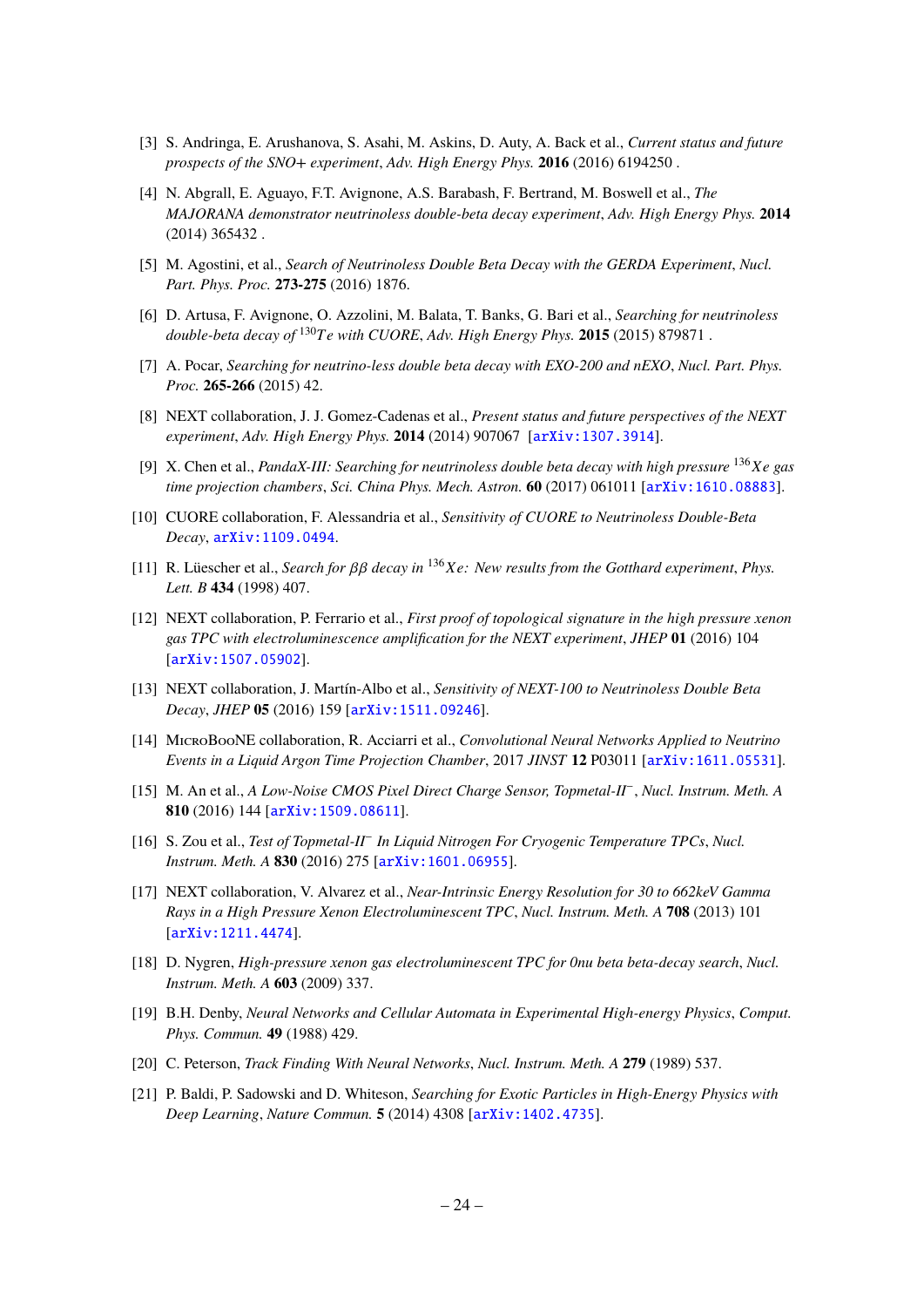- [22] L. de Oliveira, M. Kagan, L. Mackey, B. Nachman and A. Schwartzman, *Jet-images deep learning edition*, *JHEP* **07** (2016) 069 [[arXiv:1511.05190](https://arxiv.org/abs/1511.05190)].
- <span id="page-25-0"></span>[23] E. Racah, S. Ko, P. Sadowski, W. Bhimji, C. Tull, S.-Y. Oh et al., *Revealing Fundamental Physics from the Daya Bay Neutrino Experiment using Deep Neural Networks*, in *Proceedings of the 15*th *IEEE International Conference on Machine Learning and Applications (ICMLA)*, Anaheim, CA, U.S.A., 18-20 December, 2016, pp. 892–897 [[arXiv:1601.07621](https://arxiv.org/abs/1601.07621)].
- <span id="page-25-1"></span>[24] NEXT collaboration, J. Renner et al., *Background rejection in NEXT using deep neural networks*, 2017 *JINST* **12** T01004 [[arXiv:1609.06202](https://arxiv.org/abs/1609.06202)].
- <span id="page-25-2"></span>[25] K. Hornik, M. Stinchcombe and H. White, *Multilayer feedforward networks are universal approximators*, *Neural networks* **2** (1989) 359.
- <span id="page-25-3"></span>[26] G. Cybenko, *Approximation by superpositions of a sigmoidal function*, *Math. Control. Signal.* **2** (1989) 303.
- <span id="page-25-4"></span>[27] A. Krizhevsky, I. Sutskever and G.E. Hinton, *ImageNet classification with deep convolutional neural networks*, *Adv. Neur. In.*, **25** (2012) 1097.
- <span id="page-25-5"></span>[28] G. Hinton, L. Deng, D. Yu, G. Dahl, A. rahman Mohamed, N. Jaitly et al., *Deep neural networks for acoustic modeling in speech recognition: The shared views of four research groups*, *IEEE Signal Processing Mag.* **29** (2012) 82.
- <span id="page-25-6"></span>[29] Y. Shen, X. He, J. Gao, L. Deng and G. Mesnil, *Learning semantic representations using convolutional neural networks for web search*, in *Proceedings of the 23<sup>rd</sup> International Conference on World Wide Web*, Seoul, Republic of Korea, 07-11 April 2014, pp. 373–374.
- <span id="page-25-7"></span>[30] M.A. Kayala, C.-A. Azencott, J.H. Chen and P. Baldi, *Learning to predict chemical reactions*, *J. Chem. Inf. Model.* **51** (2011) 2209.
- <span id="page-25-8"></span>[31] C. N. Magnan and P. Baldi, *SSpro/ACCpro 5: almost perfect prediction of protein secondary structure and relative solvent accessibility using profiles, machine learning and structural similarity*, *Bioinformatics* **30** (2014) 2592.
- <span id="page-25-9"></span>[32] R. Pascanu, G. Montufar and Y. Bengio, *On the number of inference regions of deep feed forward networks with piece-wise linear activations*, [arXiv:1312.6098](https://arxiv.org/abs/1312.6098).
- <span id="page-25-10"></span>[33] G.F. Montufar, R. Pascanu, K. Cho and Y. Bengio, *On the number of linear regions of deep neural networks*, *Adv. Neur. In.*, **27** (2014) 2924.
- <span id="page-25-11"></span>[34] C. Szegedy, W. Liu, Y. Jia, P. Sermanet, S. Reed, D. Anguelov et al., *Going deeper with convolutions*, in *Proceedings of the IEEE Conference on Computer Vision and Pattern Recognition*, Boston, MA, U.S.A., 2015, pp. 1–9.
- <span id="page-25-12"></span>[35] K. He, X. Zhang, S. Ren and J. Sun, *Deep residual learning for image recognition*, in *Proceedings of the IEEE conference on computer vision and pattern recognition*, Las Vegas, NV, U.S.A., 2016, pp. 770–778 [[arXiv:1512.03385](https://arxiv.org/abs/1512.03385)].
- <span id="page-25-13"></span>[36] R. Girshick, *Fast R-CNN*, in *Proceedings of the IEEE International Conference on Computer Vision*, Boston, MA, U.S.A., 2015, pp. 1440–1448.
- <span id="page-25-14"></span>[37] D. Maturana and S. Scherer, *Voxnet: A 3D convolutional neural network for real-time object recognition*, in *Proceedings of IEEE/RSJ International Conference on Intelligent Robots and Systems (IROS)*, Hamburg, Germany, 2015, pp. 922–928.
- <span id="page-25-15"></span>[38] Z. Liu, J. Zhang and L. Liu, *Upright orientation of 3d shapes with convolutional networks*, *Graphical Models* **85** (2016) 22.